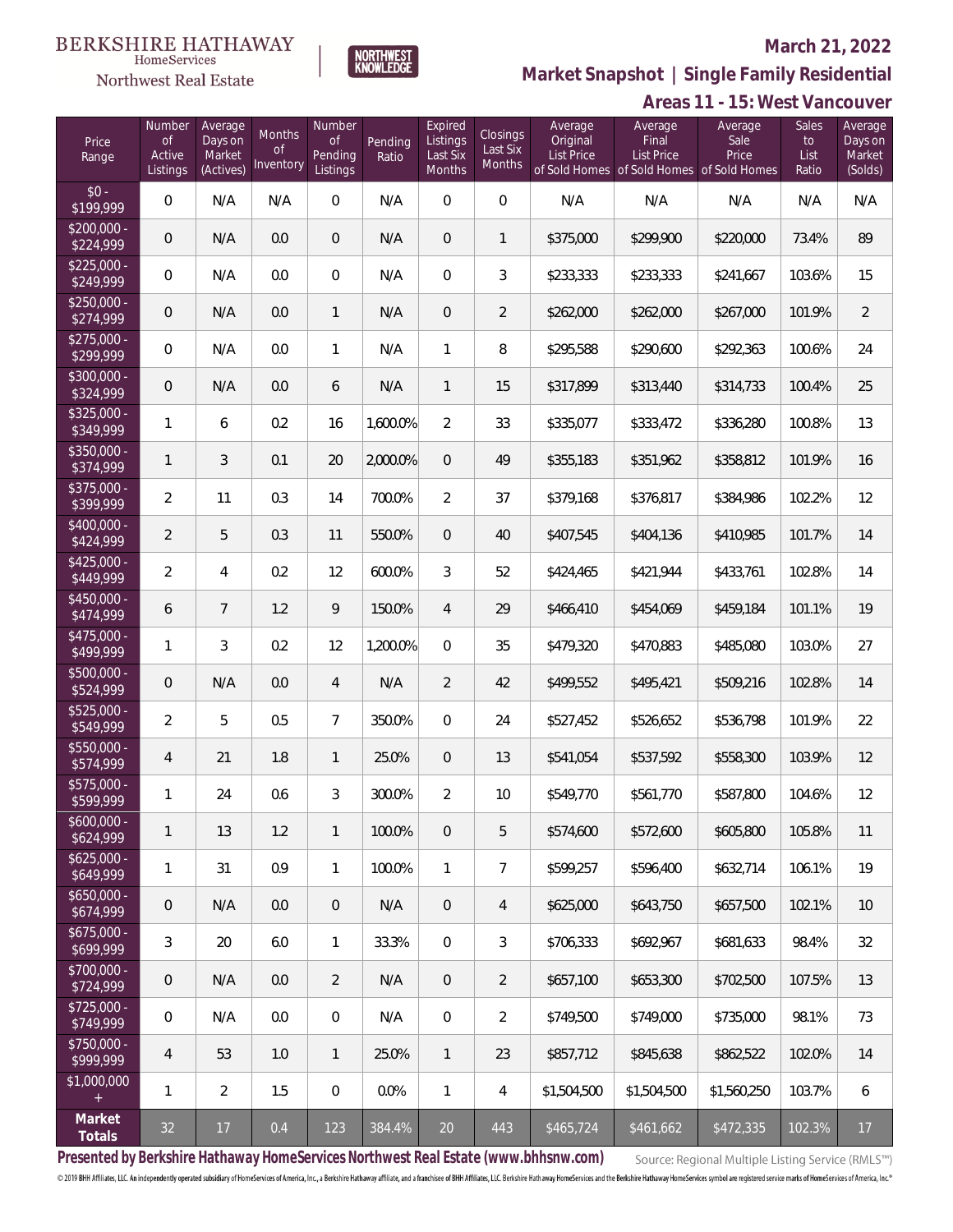## Northwest Real Estate

### **March 21, 2022**



**Areas 20 - 25: East Vancouver Market Snapshot | Single Family Residential**

| Price<br>Range            | Number<br><b>of</b><br>Active<br>Listings | Average<br>Days on<br>Market<br>(Actives) | <b>Months</b><br><b>of</b><br>Inventory | <b>Number</b><br><b>of</b><br>Pending<br>Listings | Pending<br>Ratio | Expired<br>Listings<br>Last Six<br>Months | <b>Closings</b><br>Last Six<br>Months | Average<br>Original<br><b>List Price</b> | Average<br>Final<br>List Price<br>of Sold Homes of Sold Homes of Sold Homes | Average<br>Sale<br>Price | <b>Sales</b><br>to<br>List<br>Ratio | Average<br>Days on<br>Market<br>(Solds) |
|---------------------------|-------------------------------------------|-------------------------------------------|-----------------------------------------|---------------------------------------------------|------------------|-------------------------------------------|---------------------------------------|------------------------------------------|-----------------------------------------------------------------------------|--------------------------|-------------------------------------|-----------------------------------------|
| $$0 -$<br>\$249,999       | $\boldsymbol{0}$                          | N/A                                       | 0.0                                     | 0                                                 | N/A              | $\overline{0}$                            | $\overline{2}$                        | \$212,450                                | \$212,450                                                                   | \$202,500                | 95.3%                               | 23                                      |
| \$250,000 -<br>\$274,999  | $\mathbf 0$                               | N/A                                       | N/A                                     | $\mathbf{1}$                                      | N/A              | $\mathbf 0$                               | $\mathsf{O}\xspace$                   | N/A                                      | N/A                                                                         | N/A                      | N/A                                 | N/A                                     |
| $$275,000 -$<br>\$299,999 | $\mathbf{1}$                              | 4                                         | 2.0                                     | 0                                                 | 0.0%             | $\overline{0}$                            | 3                                     | \$309,633                                | \$292,967                                                                   | \$288,333                | 98.4%                               | 13                                      |
| \$300,000 -<br>\$324,999  | $\overline{0}$                            | N/A                                       | 0.0                                     | $\mathbf{1}$                                      | N/A              | $\mathbf 0$                               | $\overline{4}$                        | \$305,000                                | \$302,500                                                                   | \$310,250                | 102.6%                              | 6                                       |
| $$325,000 -$<br>\$349,999 | $\boldsymbol{0}$                          | N/A                                       | 0.0                                     | 3                                                 | N/A              | $\overline{0}$                            | 34                                    | \$329,334                                | \$329,128                                                                   | \$336,840                | 102.3%                              | 12                                      |
| \$350,000 -<br>\$374,999  | $\mathbf 0$                               | N/A                                       | 0.0                                     | 15                                                | N/A              | $\mathbf{1}$                              | 76                                    | \$358,034                                | \$357,293                                                                   | \$363,972                | 101.9%                              | 11                                      |
| \$375,000 -<br>\$399,999  | 5                                         | 26                                        | 0.2                                     | 32                                                | 640.0%           | $\overline{2}$                            | 162                                   | \$387,419                                | \$383,932                                                                   | \$387,618                | 101.0%                              | 14                                      |
| $$400,000 -$<br>\$424,999 | $\mathbf{1}$                              | $\overline{2}$                            | 0.0                                     | 46                                                | 4,600.0%         | $\mathbf{1}$                              | 154                                   | \$404,826                                | \$402,148                                                                   | \$410,917                | 102.2%                              | 14                                      |
| $$425,000 -$<br>\$449,999 | 11                                        | 9                                         | 0.5                                     | 55                                                | 500.0%           | $\overline{4}$                            | 141                                   | \$428,778                                | \$426,349                                                                   | \$434,497                | 101.9%                              | 14                                      |
| $$450,000 -$<br>\$474,999 | 4                                         | 11                                        | 0.2                                     | 31                                                | 775.0%           | $\overline{0}$                            | 99                                    | \$447,235                                | \$445,543                                                                   | \$459,698                | 103.2%                              | 10                                      |
| $$475,000 -$<br>\$499,999 | 6                                         | 13                                        | 0.5                                     | 16                                                | 266.7%           | $\mathbf{1}$                              | 73                                    | \$474,258                                | \$474,093                                                                   | \$484,524                | 102.2%                              | 19                                      |
| \$500,000 -<br>\$524,999  | $\overline{2}$                            | 3                                         | 0.2                                     | $7\overline{ }$                                   | 350.0%           | 5                                         | 51                                    | \$498,269                                | \$499,015                                                                   | \$509,777                | 102.2%                              | 14                                      |
| $$525,000 -$<br>\$549,999 | $\overline{7}$                            | 12                                        | 0.9                                     | 11                                                | 157.1%           | $\mathbf{1}$                              | 49                                    | \$522,918                                | \$521,153                                                                   | \$535,543                | 102.8%                              | 17                                      |
| $$550.000 -$<br>\$574,999 | $\sqrt{3}$                                | 37                                        | 0.5                                     | $7\overline{ }$                                   | 233.3%           | $\overline{2}$                            | 39                                    | \$545,905                                | \$543,600                                                                   | \$559,358                | 102.9%                              | 10                                      |
| $$575.000 -$<br>\$599,999 | $\mathbf{1}$                              | 45                                        | 0.3                                     | 6                                                 | 600.0%           | $\overline{2}$                            | 22                                    | \$573,602                                | \$569,647                                                                   | \$584,997                | 102.7%                              | 12                                      |
| $$600.000 -$<br>\$624,999 | $\overline{2}$                            | 235                                       | 0.5                                     | 3                                                 | 150.0%           | $\mathbf 0$                               | 25                                    | \$588,060                                | \$591,911                                                                   | \$609,719                | 103.0%                              | 13                                      |
| $$625,000 -$<br>\$649,999 | 1                                         | 7                                         | 0.6                                     | 4                                                 | 400.0%           | 1                                         | 10                                    | \$635,340                                | \$616,340                                                                   | \$634,090                | 102.9%                              | 35                                      |
| $$650,000 -$<br>\$674,999 | $\mathbf{1}$                              | $\overline{4}$                            | 0.4                                     | $\overline{2}$                                    | 200.0%           | $\overline{0}$                            | 16                                    | \$632.844                                | \$643,115                                                                   | \$657,383                | 102.2%                              | 20                                      |
| $$675,000 -$<br>\$699,999 | 3                                         | 61                                        | 1.8                                     | 4                                                 | 133.3%           | $\mathbf 0$                               | 10                                    | \$665,290                                | \$663.280                                                                   | \$687,200                | 103.6%                              | 11                                      |
| \$700,000 -<br>\$724,999  | $\mathbf{1}$                              | 150                                       | 0.9                                     | $\overline{0}$                                    | 0.0%             | $\mathbf{0}$                              | $7\overline{ }$                       | \$689,735                                | \$686,321                                                                   | \$705,571                | 102.8%                              | 20                                      |
| $$725,000 -$<br>\$749,999 | $\overline{2}$                            | 166                                       | 1.7                                     | 4                                                 | 200.0%           | $\mathbf{0}$                              | 7                                     | \$735,529                                | \$733.205                                                                   | \$735.362                | 100.3%                              | 33                                      |
| \$750,000 -<br>\$799,999  | $\theta$                                  | N/A                                       | 0.0                                     | 5                                                 | N/A              | $\mathbf{1}$                              | 5                                     | \$719,960                                | \$742,726                                                                   | \$771,946                | 103.9%                              | 21                                      |
| \$800,000 -<br>\$899,999  | 1                                         | 18                                        | 0.5                                     | 3                                                 | 300.0%           | 2                                         | 12                                    | \$844,192                                | \$826,433                                                                   | \$845,790                | 102.3%                              | 39                                      |
| \$900,000 -<br>\$999,999  | $\overline{2}$                            | 85                                        | 1.7                                     | $\mathbf{1}$                                      | 50.0%            | $\overline{0}$                            | $\overline{7}$                        | \$941,821                                | \$939,114                                                                   | \$940,786                | 100.2%                              | 29                                      |
| \$1,000,000               | 6                                         | 110                                       | 3.3                                     | 5                                                 | 83.3%            | 5                                         | 11                                    | \$1,717,718                              | \$1,607,264                                                                 | \$1,588,364              | 98.8%                               | 46                                      |
| Market<br>Totals          | 60                                        | 43                                        | 0.4                                     | 262                                               | 436.7%           | 28                                        | 1019                                  | \$468,512                                | \$465,400                                                                   | \$474,875                | 102.0%                              | 15                                      |

**Presented by Berkshire Hathaway HomeServices Northwest Real Estate (www.bhhsnw.com)**

Source: Regional Multiple Listing Service (RMLS™)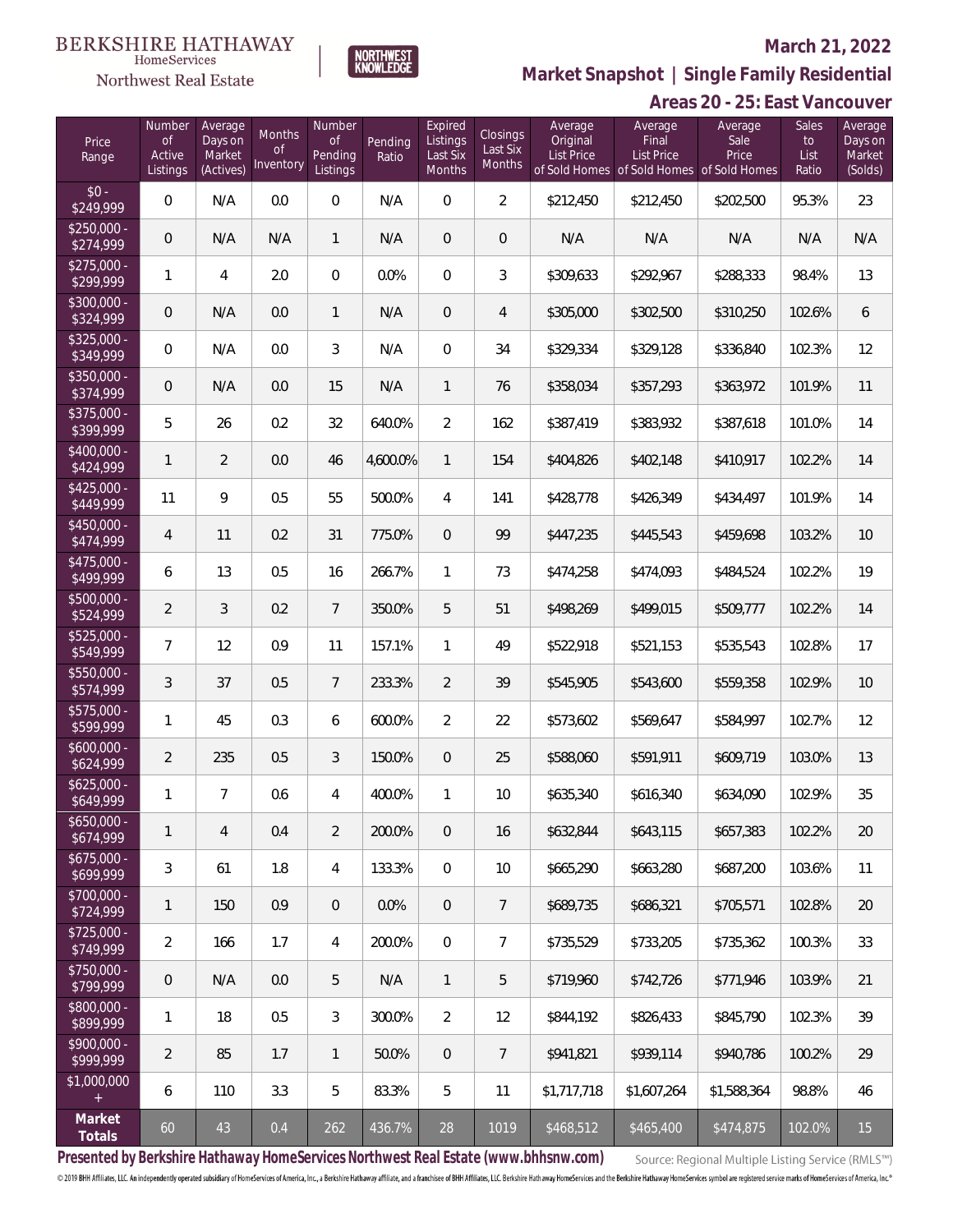#### **BERKSHIRE HATHAWAY** HomeServices





### **March 21, 2022**

**Market Snapshot | Single Family Residential**

# Areas 26 - 27: Fisher's Landing, NE Vancouver

| Price<br>Range            | Number<br>$\mathop{\rm of}$<br>Active<br>Listings | Average<br>Days on<br>Market<br>(Actives) | Months<br><b>of</b><br>Inventory | Number<br><b>of</b><br>Pending<br>Listings | Pending<br>Ratio | Expired<br>Listings<br>Last Six<br>Months | Closings<br>Last Six<br>Months | Average<br>Original<br><b>List Price</b> | Average<br>Final<br><b>List Price</b><br>of Sold Homes of Sold Homes of Sold Homes | Average<br>Sale<br>Price | <b>Sales</b><br>to<br>List<br>Ratio | Average<br>Days on<br>Market<br>(Solds) |
|---------------------------|---------------------------------------------------|-------------------------------------------|----------------------------------|--------------------------------------------|------------------|-------------------------------------------|--------------------------------|------------------------------------------|------------------------------------------------------------------------------------|--------------------------|-------------------------------------|-----------------------------------------|
| $$0 -$<br>\$249,999       | $\overline{0}$                                    | N/A                                       | N/A                              | $\overline{0}$                             | N/A              | $\overline{0}$                            | $\overline{0}$                 | N/A                                      | N/A                                                                                | N/A                      | N/A                                 | N/A                                     |
| $$250.000 -$<br>\$299,999 | $\overline{0}$                                    | N/A                                       | N/A                              | $\overline{0}$                             | N/A              | $\overline{0}$                            | $\overline{0}$                 | N/A                                      | N/A                                                                                | N/A                      | N/A                                 | N/A                                     |
| \$300,000 -<br>\$324,999  | $\mathbf{0}$                                      | N/A                                       | N/A                              | $\overline{0}$                             | N/A              | $\overline{0}$                            | $\boldsymbol{0}$               | N/A                                      | N/A                                                                                | N/A                      | N/A                                 | N/A                                     |
| $$325,000 -$<br>\$349,999 | $\overline{0}$                                    | N/A                                       | N/A                              | $\overline{0}$                             | N/A              | $\overline{0}$                            | $\overline{0}$                 | N/A                                      | N/A                                                                                | N/A                      | N/A                                 | N/A                                     |
| \$350,000 -<br>\$374,999  | $\overline{0}$                                    | N/A                                       | 0.0                              | $\overline{0}$                             | N/A              | $\mathbf{1}$                              | 5                              | \$363,996                                | \$366,282                                                                          | \$366,282                | 100.0%                              | 10                                      |
| \$375,000 -<br>\$399,999  | $\overline{0}$                                    | N/A                                       | 0.0                              | $\mathbf{1}$                               | N/A              | $\overline{0}$                            | 17                             | \$383,167                                | \$381,758                                                                          | \$382,897                | 100.3%                              | 9                                       |
| \$400,000 -<br>\$424,999  | $\overline{0}$                                    | N/A                                       | 0.0                              | 3                                          | N/A              | 3                                         | 11                             | \$416,772                                | \$417,348                                                                          | \$415,530                | 99.6%                               | 17                                      |
| \$425,000 -<br>\$449,999  | 5                                                 | 36                                        | 1.0                              | $\, 8$                                     | 160.0%           | $\overline{4}$                            | 29                             | \$430,923                                | \$431,345                                                                          | \$439,652                | 101.9%                              | 17                                      |
| \$450,000 -<br>\$474,999  | 5                                                 | 28                                        | 1.1                              | $\overline{4}$                             | 80.0%            | 3                                         | 28                             | \$456,379                                | \$452,625                                                                          | \$461,186                | 101.9%                              | 29                                      |
| $$475,000 -$<br>\$499,999 | 6                                                 | 18                                        | 1.2                              | $\overline{4}$                             | 66.7%            | $\mathbf{1}$                              | 30                             | \$479,330                                | \$475,107                                                                          | \$486,775                | 102.5%                              | 16                                      |
| $$500,000 -$<br>\$524,999 | $\overline{2}$                                    | 3                                         | 0.9                              | $\mathbf{1}$                               | 50.0%            | $\overline{0}$                            | 13                             | \$503,689                                | \$498,297                                                                          | \$509,069                | 102.2%                              | 14                                      |
| $$525,000 -$<br>\$549,999 | $\overline{0}$                                    | N/A                                       | 0.0                              | 3                                          | N/A              | $\overline{2}$                            | 19                             | \$522,311                                | \$522,305                                                                          | \$533,663                | 102.2%                              | 10                                      |
| \$550,000 -<br>\$574,999  | $\mathbf{1}$                                      | 3                                         | 0.3                              | 3                                          | 300.0%           | $\overline{2}$                            | 19                             | \$549,926                                | \$548,379                                                                          | \$558,595                | 101.9%                              | 11                                      |
| \$575,000 -<br>\$599,999  | $\mathfrak{Z}$                                    | 13                                        | 0.9                              | 11                                         | 366.7%           | 3                                         | 19                             | \$576,441                                | \$574,683                                                                          | \$582,742                | 101.4%                              | 24                                      |
| $$600,000 -$<br>\$624,999 | $\overline{0}$                                    | N/A                                       | 0.0                              | $\overline{0}$                             | N/A              | $\mathbf{1}$                              | 8                              | \$574,085                                | \$573,585                                                                          | \$609,598                | 106.3%                              | 11                                      |
| $$625,000 -$<br>\$649,999 | $\mathbf{1}$                                      | $\overline{4}$                            | 0.6                              | $\overline{2}$                             | 200.0%           | $\overline{0}$                            | 10                             | \$617,670                                | \$614,820                                                                          | \$634,380                | 103.2%                              | 24                                      |
| \$650,000 -<br>\$674,999  | $\overline{a}$                                    | 5                                         | 1.7                              | $\overline{2}$                             | 100.0%           | $\overline{0}$                            | $\overline{7}$                 | \$649,543                                | \$660,063                                                                          | \$661,063                | 100.2%                              | 16                                      |
| $$675,000 -$<br>\$699,999 | $\mathbf 0$                                       | N/A                                       | 0.0                              | $\overline{2}$                             | N/A              | $\mathbf 0$                               | 8                              | \$675,950                                | \$682,957                                                                          | \$688,369                | 100.8%                              | 36                                      |
| \$700,000 -<br>\$724,999  | $\mathbf{1}$                                      | 5                                         | 0.7                              | $\mathbf{1}$                               | 100.0%           | 0                                         | 9                              | \$674,867                                | \$703,842                                                                          | \$710,697                | 101.0%                              | 42                                      |
| $$725,000 -$<br>\$749,999 | $\mathbf{1}$                                      | 3                                         | 3.0                              | $\mathbf{1}$                               | 100.0%           | $\overline{0}$                            | $\overline{2}$                 | \$722,450                                | \$722,450                                                                          | \$725,000                | 100.4%                              | $\overline{7}$                          |
| \$750,000 -<br>\$774,999  | $\mathbf{1}$                                      | 11                                        | 1.5                              | $\mathbf 0$                                | 0.0%             | 0                                         | 4                              | \$703,823                                | \$749,241                                                                          | \$755,491                | 100.8%                              | 55                                      |
| $$775,000 -$<br>\$799,999 | $\mathbf{1}$                                      | 3                                         | 0.9                              | $\overline{0}$                             | 0.0%             | $\mathbf{1}$                              | $\overline{7}$                 | \$730,100                                | \$775,092                                                                          | \$792,249                | 102.2%                              | 110                                     |
| \$800,000 -<br>\$849,999  | $\overline{2}$                                    | 40                                        | 4.0                              | 3                                          | 150.0%           | 0                                         | 3                              | \$784,967                                | \$784,967                                                                          | \$830,056                | 105.7%                              | $\overline{7}$                          |
| \$850,000 -<br>\$899,999  | $\mathbf{1}$                                      | 41                                        | 3.0                              | $\mathfrak{Z}$                             | 300.0%           | $\overline{0}$                            | $\overline{2}$                 | \$790,950                                | \$861,175                                                                          | \$861,175                | 100.0%                              | 15                                      |
| \$900,000<br>$\ddot{}$    | $\mathbf{1}$                                      | 157                                       | 0.3                              | $\, 8$                                     | 800.0%           | 5                                         | 18                             | \$1,290,239                              | \$1,276,564                                                                        | \$1,259,341              | 98.7%                               | 64                                      |
| Market<br>Totals          | 33                                                | 24                                        | 0.7                              | 60                                         | 181.8%           | 26                                        | 268                            | \$573,791                                | \$575,247                                                                          | \$583,098                | 101.4%                              | 24                                      |

**Presented by Berkshire Hathaway HomeServices Northwest Real Estate (www.bhhsnw.com)**

Source: Regional Multiple Listing Service (RMLS™)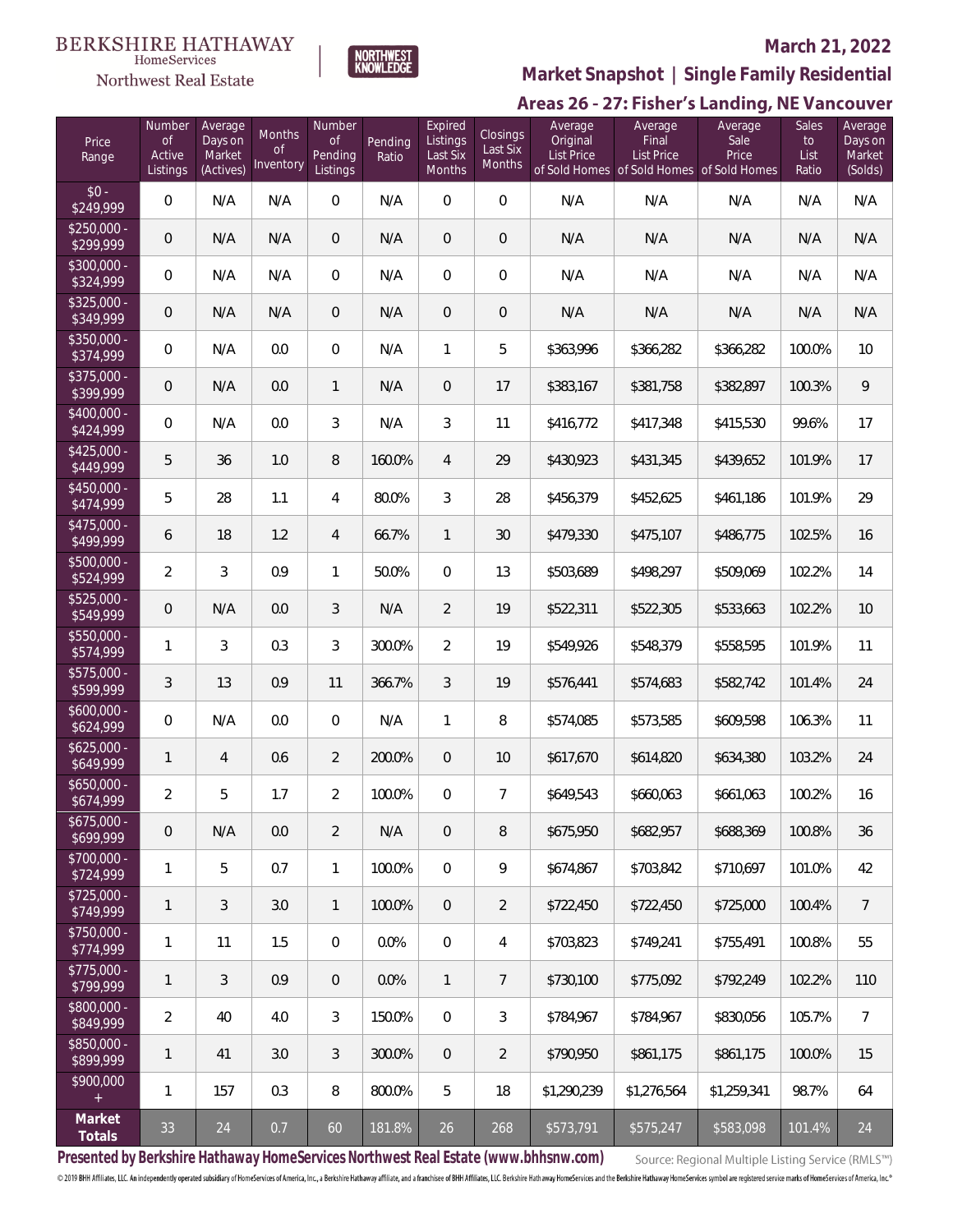#### **BERKSHIRE HATHAWAY** HomeServices Northwest Real Estate



### **March 21, 2022**

# **Areas 31, 63, 64, 65, 66, 71, 72: Rural Clark County Market Snapshot | Single Family Residential**

| Price<br>Range            | Number<br>$\mathop{\rm of}$<br>Active<br>Listings | Average<br>Days on<br>Market<br>(Actives) | Months<br><sub>of</sub><br>Inventory | Number<br><b>of</b><br>Pending<br>Listings | Pending<br>Ratio | Expired<br>Listings<br>Last Six<br><b>Months</b> | Closings<br>Last Six<br>Months | Average<br>Original<br><b>List Price</b> | Average<br>Final<br><b>List Price</b><br>of Sold Homes of Sold Homes of Sold Homes | Average<br>Sale<br>Price | Sales<br>to<br>List<br>Ratio | Average<br>Days on<br>Market<br>(Solds) |
|---------------------------|---------------------------------------------------|-------------------------------------------|--------------------------------------|--------------------------------------------|------------------|--------------------------------------------------|--------------------------------|------------------------------------------|------------------------------------------------------------------------------------|--------------------------|------------------------------|-----------------------------------------|
| $$0 -$<br>\$249,999       | $\mathbf{1}$                                      | 170                                       | 3.0                                  | 0                                          | 0.0%             | $\Omega$                                         | $\overline{2}$                 | \$207,500                                | \$195,000                                                                          | \$182,500                | 93.6%                        | 16                                      |
| $$250.000 -$<br>\$274,999 | $\theta$                                          | N/A                                       | 0.0                                  | $\overline{0}$                             | N/A              | $\overline{0}$                                   | 1                              | \$299,000                                | \$295,000                                                                          | \$270,000                | 91.5%                        | 84                                      |
| $$275,000 -$<br>\$299,999 | $\mathbf{0}$                                      | N/A                                       | N/A                                  | $\overline{0}$                             | N/A              | $\Omega$                                         | $\overline{0}$                 | N/A                                      | N/A                                                                                | N/A                      | N/A                          | N/A                                     |
| \$300,000 -<br>\$324,999  | $\overline{0}$                                    | N/A                                       | 0.0                                  | $\overline{0}$                             | N/A              | $\mathbf{1}$                                     | $\overline{2}$                 | \$354,950                                | \$337,500                                                                          | \$315,300                | 93.4%                        | 61                                      |
| \$325,000 -<br>\$349,999  | $\overline{0}$                                    | N/A                                       | 0.0                                  | $\overline{0}$                             | N/A              | $\Omega$                                         | 3                              | \$341,633                                | \$334,967                                                                          | \$335,000                | 100.0%                       | 39                                      |
| \$350,000 -<br>\$374,999  | $\overline{2}$                                    | 15                                        | 4.0                                  | $\overline{2}$                             | 100.0%           | $\Omega$                                         | 3                              | \$369,967                                | \$369,967                                                                          | \$364,233                | 98.5%                        | $\overline{7}$                          |
| \$375,000 -<br>\$399,999  | $\overline{0}$                                    | N/A                                       | 0.0                                  | 3                                          | N/A              | $\mathbf{1}$                                     | 10                             | \$396,960                                | \$386,580                                                                          | \$385,100                | 99.6%                        | 31                                      |
| \$400,000 -<br>\$424,999  | $\overline{0}$                                    | N/A                                       | 0.0                                  | $\mathbf{1}$                               | N/A              | $\overline{0}$                                   | 6                              | \$420,167                                | \$403,817                                                                          | \$407,000                | 100.8%                       | 47                                      |
| \$425,000 -<br>\$449,999  | $\overline{0}$                                    | N/A                                       | 0.0                                  | 3                                          | N/A              | $\Omega$                                         | 6                              | \$434,950                                | \$431,617                                                                          | \$430,833                | 99.8%                        | 6                                       |
| $$450,000 -$<br>\$474,999 | $\mathbf{1}$                                      | 10                                        | 1.2                                  | $\overline{2}$                             | 200.0%           | $\Omega$                                         | 5                              | \$465,800                                | \$465,500                                                                          | \$459,000                | 98.6%                        | 9                                       |
| $$475,000 -$<br>\$499,999 | 1                                                 | 3                                         | 0.9                                  | 1                                          | 100.0%           | $\Omega$                                         | $\overline{7}$                 | \$474,114                                | \$474,114                                                                          | \$490,200                | 103.4%                       | 4                                       |
| \$500,000 -<br>\$524,999  | $\mathbf{1}$                                      | 3                                         | 1.0                                  | $\overline{0}$                             | 0.0%             | $\overline{0}$                                   | 6                              | \$489,133                                | \$495,800                                                                          | \$509,333                | 102.7%                       | 43                                      |
| $$525,000 -$<br>\$549,999 | $\mathbf{1}$                                      | 6                                         | 0.5                                  | 3                                          | 300.0%           | $\Omega$                                         | 12                             | \$570,650                                | \$542,392                                                                          | \$537,242                | 99.1%                        | 29                                      |
| \$550,000 -<br>\$574,999  | $\overline{0}$                                    | N/A                                       | 0.0                                  | $\overline{0}$                             | N/A              | $\overline{0}$                                   | 5                              | \$598,800                                | \$534,800                                                                          | \$552,000                | 103.2%                       | 11                                      |
| \$575,000 -<br>\$599,999  | $\overline{2}$                                    | 8                                         | 2.4                                  | 1                                          | 50.0%            | $\Omega$                                         | 5                              | \$580,780                                | \$577,580                                                                          | \$585,200                | 101.3%                       | 32                                      |
| $$600,000 -$<br>\$624,999 | $\overline{0}$                                    | N/A                                       | 0.0                                  | $\mathbf 0$                                | N/A              | $\overline{0}$                                   | $\overline{2}$                 | \$617,450                                | \$591,950                                                                          | \$604,000                | 102.0%                       | 17                                      |
| $$625,000 -$<br>\$649,999 | $\mathbf 0$                                       | N/A                                       | 0.0                                  | $\overline{0}$                             | N/A              | 0                                                | 6                              | \$650,500                                | \$639,133                                                                          | \$634,983                | 99.4%                        | 31                                      |
| $$650,000 -$<br>\$674,999 | $\mathbf 0$                                       | N/A                                       | 0.0                                  | $\mathbf 0$                                | N/A              | $\overline{2}$                                   | 6                              | \$660,467                                | \$656,300                                                                          | \$656,500                | 100.0%                       | 18                                      |
| $$675,000 -$<br>\$699,999 | 0                                                 | N/A                                       | 0.0                                  | $\mathfrak{Z}$                             | N/A              | 1                                                | 5                              | \$710,760                                | \$693,780                                                                          | \$682,000                | 98.3%                        | 41                                      |
| \$700,000 -<br>\$749,999  | $\mathbf 0$                                       | N/A                                       | 0.0                                  | $\mathbf{1}$                               | N/A              | $\mathbf{1}$                                     | 13                             | \$743,785                                | \$728,323                                                                          | \$722,846                | 99.2%                        | 46                                      |
| \$750,000 -<br>\$799,999  | $\overline{2}$                                    | 20                                        | 1.7                                  | 0                                          | 0.0%             | $\overline{0}$                                   | $\overline{7}$                 | \$769,257                                | \$755,686                                                                          | \$767,000                | 101.5%                       | 57                                      |
| \$800,000 -<br>\$849,999  | $\mathbf 0$                                       | N/A                                       | 0.0                                  | $\mathbf{1}$                               | N/A              | $\mathbf{1}$                                     | 5                              | \$828,660                                | \$816,060                                                                          | \$827,800                | 101.4%                       | 30                                      |
| \$850,000 -<br>\$899,999  | $\mathbf{1}$                                      | 31                                        | 1.2                                  | 1                                          | 100.0%           | $\mathbf 0$                                      | 5                              | \$899,780                                | \$884,780                                                                          | \$871,780                | 98.5%                        | 38                                      |
| \$900,000 -<br>\$999,999  | $\mathbf 0$                                       | N/A                                       | 0.0                                  | $\overline{4}$                             | N/A              | $\mathbf{1}$                                     | $\overline{7}$                 | \$997,829                                | \$944,843                                                                          | \$952,143                | 100.8%                       | 34                                      |
| \$1,000,000<br>$\ddot{}$  | $\mathbf 0$                                       | N/A                                       | 0.0                                  | $\overline{4}$                             | N/A              | 3                                                | 14                             | \$1,608,846                              | \$1,598,571                                                                        | \$1,552,821              | 97.1%                        | 51                                      |
| Market<br>Totals          | 12                                                | 26                                        | 0.5                                  | 30 <sup>°</sup>                            | 250.0%           | 11                                               | 143                            | \$698,228                                | \$683,401                                                                          | \$679,664                | 99.5%                        | 33                                      |

**Presented by Berkshire Hathaway HomeServices Northwest Real Estate (www.bhhsnw.com)**

Source: Regional Multiple Listing Service (RMLS™)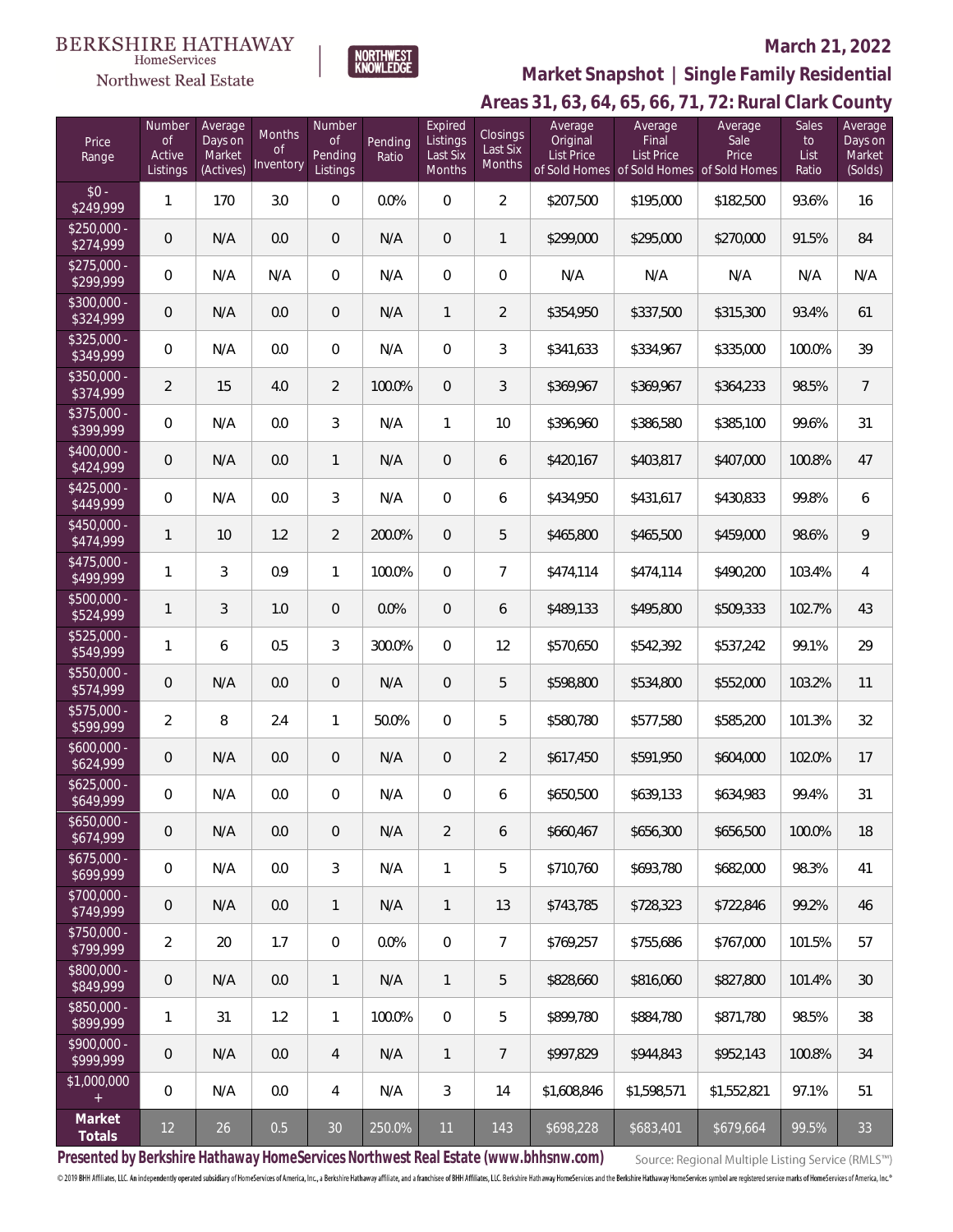

#### **March 21, 2022**

**Market Snapshot | Single Family Residential**

# **Area 32: Camas**

| Price<br>Range                   | Number<br><b>of</b><br>Active<br>Listings | Average<br>Days on<br>Market<br>(Actives) | Months<br><b>of</b><br>Inventory | Number<br><b>of</b><br>Pending<br>Listings | Pending<br>Ratio | Expired<br>Listings<br>Last Six<br>Months | Closings<br>Last Six<br>Months | Average<br>Original<br><b>List Price</b> | Average<br>Final<br>List Price<br>of Sold Homes of Sold Homes of Sold Homes | Average<br>Sale<br>Price | Sales<br>to<br>List<br>Ratio | Average<br>Days on<br>Market<br>(Solds) |
|----------------------------------|-------------------------------------------|-------------------------------------------|----------------------------------|--------------------------------------------|------------------|-------------------------------------------|--------------------------------|------------------------------------------|-----------------------------------------------------------------------------|--------------------------|------------------------------|-----------------------------------------|
| $$0 -$<br>\$299,999              | $\overline{0}$                            | N/A                                       | 0.0                              | $\overline{0}$                             | N/A              | 1                                         | 5                              | \$432,800                                | \$417,800                                                                   | \$275,400                | 65.9%                        | 68                                      |
| $\sqrt{$300,000}$ -<br>\$324,999 | $\overline{0}$                            | N/A                                       | 0.0                              | $\overline{0}$                             | N/A              | $\overline{0}$                            | $\overline{2}$                 | \$299,900                                | \$314,900                                                                   | \$317,500                | 100.8%                       | 25                                      |
| $$325,000 -$<br>\$349,999        | $\overline{0}$                            | N/A                                       | 0.0                              | $\mathbf{1}$                               | N/A              | $\overline{0}$                            | $\overline{2}$                 | \$357,500                                | \$337,000                                                                   | \$332,500                | 98.7%                        | 25                                      |
| $$350,000 -$<br>\$374,999        | $\overline{0}$                            | N/A                                       | 0.0                              | $\overline{0}$                             | N/A              | $\overline{0}$                            | 3                              | \$378,000                                | \$363,333                                                                   | \$362,833                | 99.9%                        | 11                                      |
| $$375,000 -$<br>\$399,999        | $\overline{0}$                            | N/A                                       | 0.0                              | 3                                          | N/A              | $\overline{0}$                            | 8                              | \$397,475                                | \$384,988                                                                   | \$383,912                | 99.7%                        | 21                                      |
| $$400,000 -$<br>\$424,999        | $\overline{0}$                            | N/A                                       | 0.0                              | $\overline{0}$                             | N/A              | $\mathbf{1}$                              | 5                              | \$414,580                                | \$414,580                                                                   | \$414,000                | 99.9%                        | $\overline{4}$                          |
| $$425,000 -$<br>\$449,999        | 1                                         | 4                                         | 1.2                              | 3                                          | 300.0%           | $\overline{0}$                            | 5                              | \$461,400                                | \$446,600                                                                   | \$437,300                | 97.9%                        | 54                                      |
| $$450,000 -$<br>\$474,999        | $\overline{2}$                            | 109                                       | 0.9                              | $\mathbf{1}$                               | 50.0%            | $\overline{0}$                            | 13                             | \$444,846                                | \$445,961                                                                   | \$458,685                | 102.9%                       | 15                                      |
| $$475,000 -$<br>\$499,999        | $\overline{0}$                            | N/A                                       | 0.0                              | $\overline{0}$                             | N/A              | $\overline{0}$                            | 11                             | \$462,290                                | \$465,026                                                                   | \$482,855                | 103.8%                       | 20                                      |
| $$500,000 -$<br>\$524,999        | $\mathbf 0$                               | N/A                                       | 0.0                              | $\overline{2}$                             | N/A              | 0                                         | $\overline{7}$                 | \$492,543                                | \$492,543                                                                   | \$509,286                | 103.4%                       | $\overline{7}$                          |
| $$525,000 -$<br>\$549,999        | $\overline{0}$                            | N/A                                       | 0.0                              | 1                                          | N/A              | $\overline{0}$                            | 13                             | \$519,431                                | \$526,238                                                                   | \$533,800                | 101.4%                       | 13                                      |
| $$550,000 -$<br>\$574,999        | $\mathbf{1}$                              | $\overline{4}$                            | 0.4                              | $\overline{2}$                             | 200.0%           | $\overline{0}$                            | 15                             | \$551,073                                | \$551,313                                                                   | \$560,300                | 101.6%                       | 5                                       |
| \$575,000 -<br>\$599,999         | $\overline{0}$                            | N/A                                       | 0.0                              | 5                                          | N/A              | $\Omega$                                  | 12                             | \$579,175                                | \$588,767                                                                   | \$590,621                | 100.3%                       | 18                                      |
| $$600,000 -$<br>\$624,999        | $\overline{0}$                            | N/A                                       | 0.0                              | $\overline{0}$                             | N/A              | $\overline{0}$                            | 18                             | \$580,981                                | \$584,198                                                                   | \$610,747                | 104.5%                       | 19                                      |
| $$625,000 -$<br>\$649,999        | $\overline{2}$                            | 14                                        | 0.8                              | 3                                          | 150.0%           | $\overline{0}$                            | 16                             | \$621,934                                | \$622,784                                                                   | \$635,427                | 102.0%                       | 12                                      |
| $$650,000 -$<br>\$674,999        | $\overline{2}$                            | 17                                        | 0.8                              | 5                                          | 250.0%           | $\overline{0}$                            | 15                             | \$642,287                                | \$639,547                                                                   | \$658,403                | 102.9%                       | 14                                      |
| $$675,000 -$<br>\$699,999        | 1                                         | $\overline{2}$                            | 0.4                              | $\overline{7}$                             | 700.0%           | $\mathbf{1}$                              | 15                             | \$661,483                                | \$662,623                                                                   | \$683,983                | 103.2%                       | 13                                      |
| \$700,000 -<br>\$749,999         | 5                                         | 74                                        | 1.4                              | 9                                          | 180.0%           | $\mathbf 0$                               | 21                             | \$727,171                                | \$711,952                                                                   | \$722,095                | 101.4%                       | 19                                      |
| \$750,000 -<br>\$799,999         | 3                                         | $\overline{7}$                            | 1.3                              | 9                                          | 300.0%           | $\mathbf{1}$                              | 14                             | \$760,371                                | \$753,014                                                                   | \$778,186                | 103.3%                       | 16                                      |
| \$800,000 -<br>\$849,999         | $\boldsymbol{0}$                          | N/A                                       | 0.0                              | 5                                          | N/A              | 3                                         | 21                             | \$830,411                                | \$816,073                                                                   | \$821,797                | 100.7%                       | 22                                      |
| \$850,000 -<br>\$899,999         | $\overline{0}$                            | N/A                                       | 0.0                              | 3                                          | N/A              | $\mathbf 0$                               | 15                             | \$840,812                                | \$847,754                                                                   | \$868,102                | 102.4%                       | 76                                      |
| \$900,000 -<br>\$999,999         | $\mathbf{1}$                              | 329                                       | 0.2                              | $\, 8$                                     | 800.0%           | $\overline{2}$                            | 33                             | \$937,750                                | \$932,450                                                                   | \$947,131                | 101.6%                       | 26                                      |
| $$1,000,000$ -<br>\$1,249,999    | $\overline{2}$                            | 26                                        | 0.4                              | 14                                         | 700.0%           | 3                                         | 31                             | \$1,117,072                              | \$1,111,576                                                                 | \$1,123,101              | 101.0%                       | 31                                      |
| $$1,250,000 -$<br>\$1,499,999    | 4                                         | 95                                        | 2.0                              | 9                                          | 225.0%           | $\overline{0}$                            | 12                             | \$1,369,325                              | \$1,348,492                                                                 | \$1,348,417              | 100.0%                       | 28                                      |
| \$1,500,000<br>$+$               | 3                                         | 146                                       | 2.0                              | 3                                          | 100.0%           | 4                                         | 9                              | \$2,228,333                              | \$2,306,111                                                                 | \$2,188,000              | 94.9%                        | 78                                      |
| Market<br>Totals                 | 27                                        | $70\,$                                    | 0.5                              | 93                                         | 344.4%           | 16                                        | 321                            | \$767,760                                | \$766,142                                                                   | \$772,406                | 100.8%                       | 25                                      |

NORTHWEST<br>KNOWLFDGF

**Presented by Berkshire Hathaway HomeServices Northwest Real Estate (www.bhhsnw.com)**

Source: Regional Multiple Listing Service (RMLS™)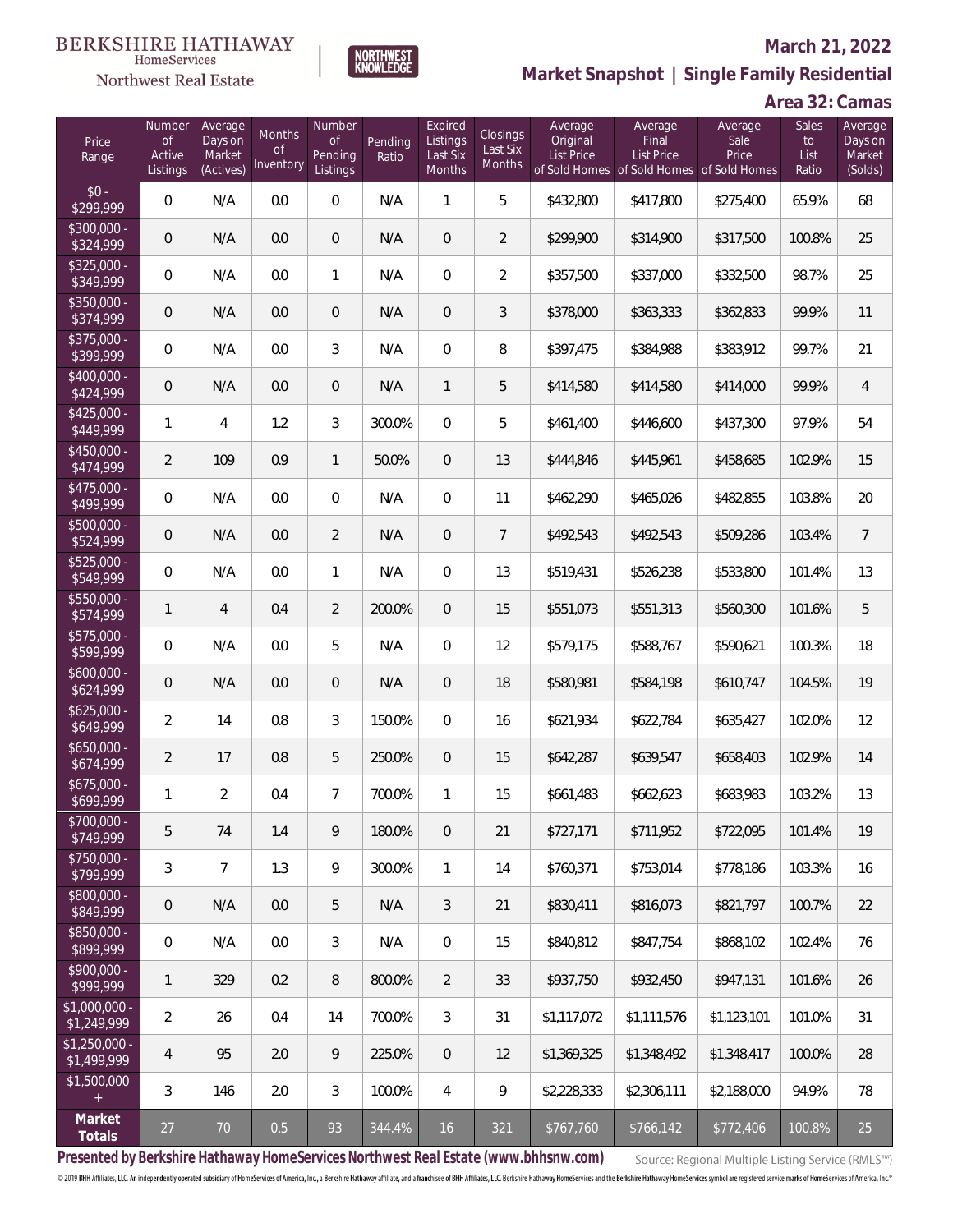#### **BERKSHIRE HATHAWAY** HomeServices

NORTHWEST<br>KNOWLEDGE

### **Northwest Real Estate**

 $rac{$0}{249}$ 

 $$250,00$ <br> $$274,00$ 

 $$275,0$ <br> $$299$ 

 $$300,0$ <br> $$324,$ 

 $$325,0$ <br> $$349$ 

 $$350,00$ <br> $$374,000$ 

 $$375,0$ <br>\$399,

 $$400,0$ <br> $$424$ 

 $$425,0$ <br> $$449$ 

 $$450,00$ <br> $$474$ 

 $$475,0$ <br> $$499$ 

 $$500,0$ 

 $$525,0$ <br> $$549$ 

 $$550,00$ <br>\$574,

 $$575,0$ <br> $$599$ 

 $$600,0$ <br> $$624,$ 

 $$625,0$ <br> $$649$ 

 $$650,000$ 

 $$700,0$ <br> $$749$ 

 $$750,00$ <br> $$799$ 

\$800,0<br>\$849,9

\$850,00<br>\$899.

 $$900,0$ <br> $$949$ 

 $$950,0$ <br> $$999$ 

 $$1,000$ 

#### **March 21, 2022**



| Price<br>Range            | Number<br><b>of</b><br>Active<br>Listings | Average<br>Days on<br>Market<br>(Actives) | Months<br>$\Omega$<br>Inventory | Number<br><b>of</b><br>Pending<br>Listings | Pending<br>Ratio | Expired<br>Listings<br>Last Six<br><b>Months</b> | Closings<br>Last Six<br><b>Months</b> | Average<br>Original<br><b>List Price</b> | Average<br>Final<br><b>List Price</b><br>of Sold Homes of Sold Homes of Sold Homes | Average<br>Sale<br>Price | Sales<br>to<br>List<br>Ratio | Average<br>Days on<br>Market<br>(Solds) |
|---------------------------|-------------------------------------------|-------------------------------------------|---------------------------------|--------------------------------------------|------------------|--------------------------------------------------|---------------------------------------|------------------------------------------|------------------------------------------------------------------------------------|--------------------------|------------------------------|-----------------------------------------|
| $$0 -$<br>\$249,999       | 1                                         | 42                                        | 2.0                             | 0                                          | 0.0%             | 0                                                | 3                                     | \$228,267                                | \$229,967                                                                          | \$226,633                | 98.6%                        | 10                                      |
| \$250,000 -<br>\$274,999  | $\overline{0}$                            | N/A                                       | 0.0                             | 0                                          | N/A              | 0                                                | $\mathbf{1}$                          | \$274,000                                | \$274,000                                                                          | \$271,000                | 98.9%                        | 3                                       |
| \$275,000 -<br>\$299,999  | $\mathbf{0}$                              | N/A                                       | 0.0                             | 2                                          | N/A              | 0                                                | 1                                     | \$285,000                                | \$285,000                                                                          | \$285,000                | 100.0%                       | 20                                      |
| \$300,000 -<br>\$324,999  | $\overline{0}$                            | N/A                                       | 0.0                             | 0                                          | N/A              | 0                                                | $\mathbf{1}$                          | \$310,000                                | \$299,900                                                                          | \$300,000                | 100.0%                       | 6                                       |
| \$325,000 -<br>\$349,999  | $\mathbf{0}$                              | N/A                                       | 0.0                             | 0                                          | N/A              | $\mathbf 0$                                      | $\overline{2}$                        | \$334,450                                | \$334,450                                                                          | \$339,950                | 101.6%                       | 11                                      |
| \$350,000 -<br>\$374,999  | $\mathbf{0}$                              | N/A                                       | 0.0                             | 0                                          | N/A              | 1                                                | 5                                     | \$357,970                                | \$356,770                                                                          | \$358,980                | 100.6%                       | 9                                       |
| \$375,000 -<br>\$399,999  | $\mathbf{0}$                              | N/A                                       | 0.0                             | 2                                          | N/A              | $\overline{0}$                                   | 8                                     | \$398,038                                | \$387,275                                                                          | \$388,750                | 100.4%                       | 15                                      |
| $$400,000 -$<br>\$424,999 | $\overline{0}$                            | N/A                                       | 0.0                             | 1                                          | N/A              | 0                                                | 13                                    | \$414,615                                | \$409,769                                                                          | \$410,923                | 100.3%                       | 17                                      |
| \$425,000 -<br>\$449,999  | $\mathbf{0}$                              | N/A                                       | 0.0                             | 0                                          | N/A              | $\overline{0}$                                   | 10                                    | \$446,120                                | \$438,130                                                                          | \$434,770                | 99.2%                        | 25                                      |
| \$450,000 -<br>\$474,999  | $\sqrt{2}$                                | N/A                                       | 0.0                             | 1                                          | N/A              | 1                                                | 8                                     | \$455,425                                | \$456,688                                                                          | \$462,138                | 101.2%                       | 13                                      |
| \$475,000 -<br>\$499,999  | 3                                         | 3                                         | 2.0                             | 3                                          | 100.0%           | $\overline{2}$                                   | 9                                     | \$474,943                                | \$474,943                                                                          | \$485,056                | 102.1%                       | 6                                       |
| \$500,000 -<br>\$524,999  | 1                                         | 3                                         | 0.5                             | 2                                          | 200.0%           | $\mathbf 0$                                      | 13                                    | \$506,908                                | \$500,754                                                                          | \$509,223                | 101.7%                       | 27                                      |
| \$525,000 -<br>\$549,999  | 1                                         | 4                                         | 0.9                             | 1                                          | 100.0%           | $\overline{0}$                                   | $\overline{7}$                        | \$545,771                                | \$537,943                                                                          | \$534,557                | 99.4%                        | 22                                      |
| \$550,000 -<br>\$574,999  | $\sqrt{2}$                                | N/A                                       | 0.0                             | 0                                          | N/A              | $\mathbf{1}$                                     | 10                                    | \$555,450                                | \$553,450                                                                          | \$560,372                | 101.3%                       | 15                                      |
| \$575,000 -<br>\$599,999  | 1                                         | 43                                        | 0.7                             | 0                                          | 0.0%             | $\overline{0}$                                   | 9                                     | \$589,056                                | \$584,778                                                                          | \$585,778                | 100.2%                       | 16                                      |
| 5600,000 -<br>\$624,999   | 1                                         | 24                                        | 0.8                             | $\mathbf{1}$                               | 100.0%           | $\mathbf{1}$                                     | 8                                     | \$609,962                                | \$588,712                                                                          | \$610,875                | 103.8%                       | 29                                      |
| \$625,000 -<br>\$649,999  | 1                                         | 18                                        | 0.7                             | 4                                          | 400.0%           | $\overline{0}$                                   | 9                                     | \$669,278                                | \$638,733                                                                          | \$635,922                | 99.6%                        | 33                                      |
| $650,000 -$<br>\$699,999  | 2                                         | $\overline{4}$                            | 0.9                             | 4                                          | 200.0%           | 0                                                | 14                                    | \$667,849                                | \$654,192                                                                          | \$670,564                | 102.5%                       | 21                                      |
| \$700,000 -<br>\$749,999  | $\mathbf 0$                               | N/A                                       | 0.0                             | 0                                          | N/A              | 0                                                | 6                                     | \$692,983                                | \$692,983                                                                          | \$721,167                | 104.1%                       | 14                                      |
| \$750,000 -<br>\$799,999  | 1                                         | 11                                        | 0.9                             | 0                                          | 0.0%             | 0                                                | 7                                     | \$771,943                                | \$767,657                                                                          | \$780,357                | 101.7%                       | 10                                      |
| $$800,000-$<br>\$849,999  | $\mathbf 0$                               | N/A                                       | 0.0                             | 5                                          | N/A              | 0                                                | 5                                     | \$817,021                                | \$816,021                                                                          | \$807,620                | 99.0%                        | 25                                      |
| \$850,000 -<br>\$899,999  | $\overline{2}$                            | 5                                         | 1.7                             | 5                                          | 250.0%           | 1                                                | $\overline{7}$                        | \$848,518                                | \$858,602                                                                          | \$861,413                | 100.3%                       | 15                                      |
| \$900,000 -<br>\$949,999  | 1                                         | 4                                         | 0.5                             | 5                                          | 500.0%           | 2                                                | 12                                    | \$881,134                                | \$896,131                                                                          | \$914,285                | 102.0%                       | 38                                      |
| \$950,000 -<br>\$999,999  | 3                                         | 25                                        | 2.0                             | $\overline{7}$                             | 233.3%           | 0                                                | 9                                     | \$905,014                                | \$954,438                                                                          | \$969,918                | 101.6%                       | 39                                      |
| 1,000,000<br>$\pm$        | 7                                         | 190                                       | 2.8                             | 8                                          | 114.3%           | 3                                                | 15                                    | \$1,184,073                              | \$1,206,472                                                                        | \$1,208,523              | 100.2%                       | 47                                      |
| Market<br>Totals          | 25                                        | 63                                        | $0.8\,$                         | 51                                         | 204.0%           | 12                                               | 192                                   | \$638,288                                | \$637,960                                                                          | \$644,764                | 101.1%                       | 23                                      |

**Presented by Berkshire Hathaway HomeServices Northwest Real Estate (www.bhhsnw.com)**

Source: Regional Multiple Listing Service (RMLS™)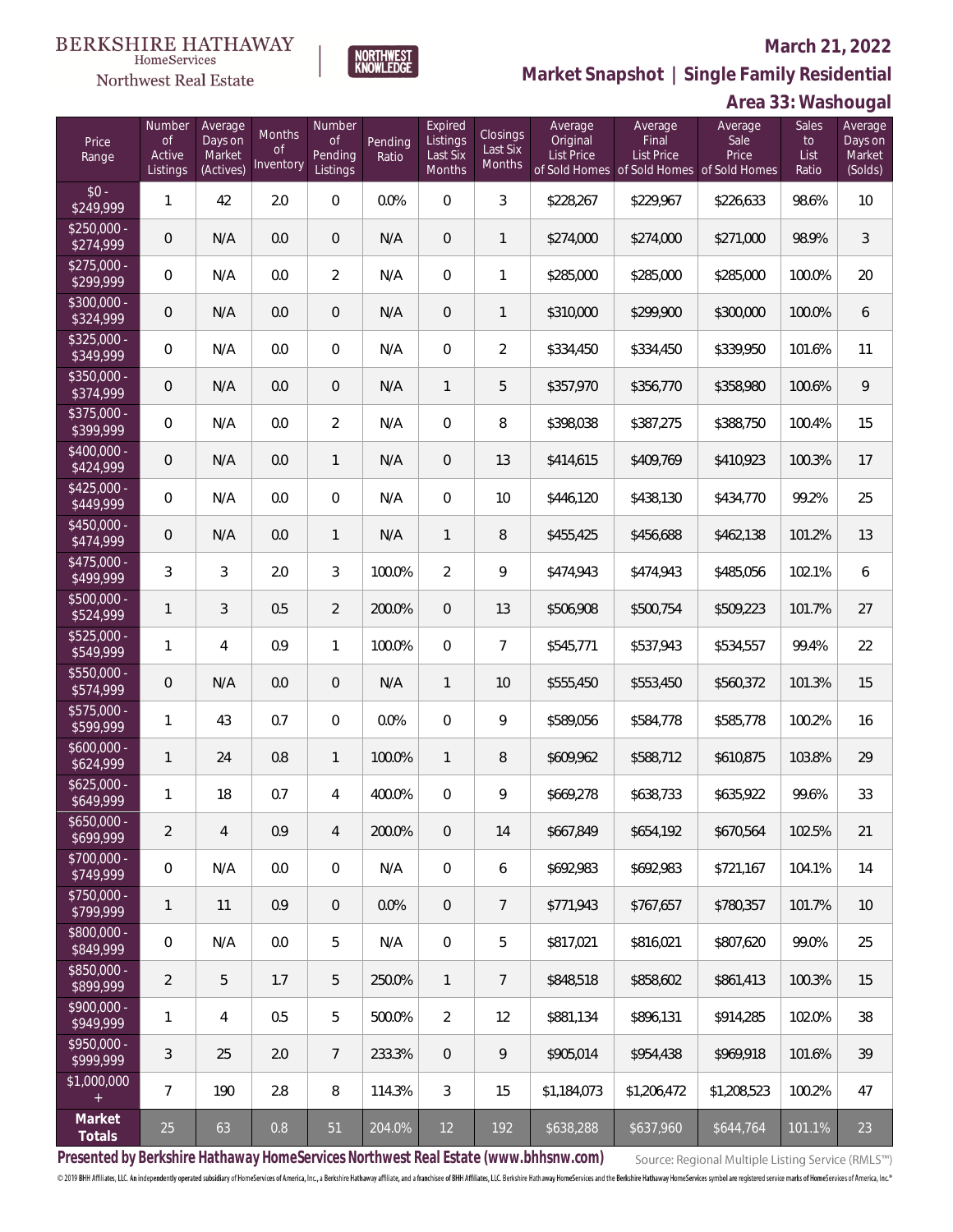# Northwest Real Estate

### **March 21, 2022**



## **Areas 41 - 44: Felida, Salmon Creek Market Snapshot | Single Family Residential**

| Price<br>Range            | Number<br><b>of</b><br>Active<br>Listings | Average<br>Days on<br>Market<br>(Actives) | Months<br><b>of</b><br>Inventory | Number<br><b>of</b><br>Pending<br>Listings | Pending<br>Ratio | Expired<br>Listings<br>Last Six<br>Months | Closings<br>Last Six<br>Months | Average<br>Original<br><b>List Price</b> | Average<br>Final<br><b>List Price</b> | Average<br>Sale<br>Price<br>of Sold Homes of Sold Homes of Sold Homes | Sales<br>to<br>List<br>Ratio | Average<br>Days on<br>Market<br>(Solds) |
|---------------------------|-------------------------------------------|-------------------------------------------|----------------------------------|--------------------------------------------|------------------|-------------------------------------------|--------------------------------|------------------------------------------|---------------------------------------|-----------------------------------------------------------------------|------------------------------|-----------------------------------------|
| $$0 -$<br>\$274,999       | 0                                         | N/A                                       | 0.0                              | $\mathbf{1}$                               | N/A              | $\mathbf 0$                               | 3                              | \$304,667                                | \$280,000                             | \$246,667                                                             | 88.1%                        | 71                                      |
| $$275,000 -$<br>\$299,999 | 0                                         | N/A                                       | 0.0                              | $\overline{0}$                             | N/A              | $\mathbf{1}$                              | 3                              | \$280,000                                | \$280,000                             | \$283,000                                                             | 101.1%                       | 3                                       |
| \$300,000 -<br>\$324,999  | 0                                         | N/A                                       | 0.0                              | $\overline{0}$                             | N/A              | $\overline{1}$                            | 3                              | \$331,333                                | \$323,000                             | \$315,833                                                             | 97.8%                        | 18                                      |
| \$325,000 -<br>\$349,999  | $\overline{0}$                            | N/A                                       | 0.0                              | $\mathbf{1}$                               | N/A              | $\mathbf 0$                               | 5                              | \$354,180                                | \$340,780                             | \$338,730                                                             | 99.4%                        | 34                                      |
| $$350,000 -$<br>\$374,999 | 0                                         | N/A                                       | 0.0                              | 5                                          | N/A              | 0                                         | 17                             | \$357,412                                | \$357,706                             | \$361,794                                                             | 101.1%                       | 15                                      |
| $$375,000 -$<br>\$399,999 | $\overline{0}$                            | N/A                                       | 0.0                              | $7\overline{ }$                            | N/A              | $\overline{2}$                            | 32                             | \$382,708                                | \$381,755                             | \$385,889                                                             | 101.1%                       | 18                                      |
| $$400.000 -$<br>\$424,999 | 0                                         | N/A                                       | 0.0                              | 5                                          | N/A              | 1                                         | 28                             | \$401,409                                | \$399,048                             | \$410,648                                                             | 102.9%                       | 15                                      |
| $$425.000 -$<br>\$449,999 | $\overline{a}$                            | 14                                        | 0.3                              | $7\overline{ }$                            | 350.0%           | $\mathbf{1}$                              | 38                             | \$429,064                                | \$427,378                             | \$435,064                                                             | 101.8%                       | 15                                      |
| $$450,000 -$<br>\$474,999 | 7                                         | 16                                        | 0.9                              | 11                                         | 157.1%           | $\mathbf{1}$                              | 48                             | \$450,985                                | \$448,663                             | \$460,069                                                             | 102.5%                       | 16                                      |
| \$475,000 -<br>\$499,999  | $\overline{a}$                            | 22                                        | 0.2                              | 11                                         | 550.0%           | $\overline{2}$                            | 55                             | \$476,777                                | \$475,626                             | \$485,804                                                             | 102.1%                       | 16                                      |
| \$500,000 -<br>\$524,999  | 1                                         | 47                                        | 0.2                              | 6                                          | 600.0%           | 0                                         | 39                             | \$488,036                                | \$491,372                             | \$507,857                                                             | 103.4%                       | 21                                      |
| \$525,000 -<br>\$549,999  | 3                                         | $\overline{4}$                            | 0.4                              | 10                                         | 333.3%           | $\overline{0}$                            | 44                             | \$528,841                                | \$520,952                             | \$535,457                                                             | 102.8%                       | 17                                      |
| \$550,000 -<br>\$574,999  | 3                                         | 8                                         | 0.8                              | 3                                          | 100.0%           | $\overline{2}$                            | 23                             | \$548,887                                | \$548,243                             | \$561,908                                                             | 102.5%                       | 19                                      |
| \$575,000 -<br>\$599,999  | 3                                         | 11                                        | 0.7                              | 10                                         | 333.3%           | $\mathbf{1}$                              | 25                             | \$576,086                                | \$574,610                             | \$587,865                                                             | 102.3%                       | 13                                      |
| \$600,000 -<br>\$624,999  | 1                                         | 3                                         | 0.1                              | 3                                          | 300.0%           | $\overline{0}$                            | 43                             | \$594,059                                | \$592,617                             | \$608,092                                                             | 102.6%                       | 19                                      |
| $$625,000 -$<br>\$649,999 | 5                                         | 6                                         | 2.0                              | $\overline{4}$                             | 80.0%            | $\overline{2}$                            | 15                             | \$596,807                                | \$601,832                             | \$631,538                                                             | 104.9%                       | 13                                      |
| $$650,000 -$<br>\$674,999 | 3                                         | 8                                         | 1.3                              | 5                                          | 166.7%           | 3                                         | 14                             | \$647,256                                | \$644,328                             | \$660,032                                                             | 102.4%                       | 24                                      |
| \$675,000 -<br>\$699,999  | 0                                         | N/A                                       | 0.0                              | 6                                          | N/A              | $\mathbf 0$                               | 16                             | \$694,284                                | \$684,716                             | \$687,231                                                             | 100.4%                       | 14                                      |
| \$700,000 -<br>\$749,999  | 4                                         | 17                                        | 1.0                              | $\overline{7}$                             | 175.0%           | $\overline{4}$                            | 23                             | \$704,129                                | \$707,189                             | \$720,048                                                             | 101.8%                       | 18                                      |
| \$750,000 -<br>\$799,999  | $\overline{2}$                            | 454                                       | 0.5                              | $\mathbf{1}$                               | 50.0%            | $\mathbf{1}$                              | 24                             | \$755,302                                | \$749.835                             | \$768,855                                                             | 102.5%                       | 15                                      |
| \$800,000 -<br>\$849,999  | $\overline{2}$                            | $\overline{4}$                            | 2.0                              | 6                                          | 300.0%           | $\boldsymbol{0}$                          | 6                              | \$809,167                                | \$823,250                             | \$824,983                                                             | 100.2%                       | 39                                      |
| \$850,000 -<br>\$899,999  | $\overline{2}$                            | 12                                        | 0.9                              | $\overline{4}$                             | 200.0%           | $\overline{2}$                            | 13                             | \$863,515                                | \$859,669                             | \$871,215                                                             | 101.3%                       | 51                                      |
| \$900,000 -<br>\$949,999  | 1                                         | 41                                        | 0.7                              | $\mathbf{1}$                               | 100.0%           | $\mathbf{1}$                              | 9                              | \$912,272                                | \$899,840                             | \$915,778                                                             | 101.8%                       | 13                                      |
| \$950,000 -<br>\$999,999  | $\theta$                                  | N/A                                       | 0.0                              | 3                                          | N/A              | $\overline{2}$                            | 8                              | \$922,088                                | \$922,088                             | \$971,000                                                             | 105.3%                       | 9                                       |
| \$1,000,000<br>$+$        | 3                                         | 55                                        | 0.8                              | $\overline{4}$                             | 133.3%           | $\overline{4}$                            | 23                             | \$1,288,999                              | \$1,280,298                           | \$1,281,606                                                           | 100.1%                       | 15                                      |
| Market<br>Totals          | 44                                        | 36                                        | 0.5                              | 121                                        | 275.0%           | 31                                        | 557                            | \$570,715                                | \$568,409                             | \$580,220                                                             | 102.1%                       | 18                                      |

**Presented by Berkshire Hathaway HomeServices Northwest Real Estate (www.bhhsnw.com)**

Source: Regional Multiple Listing Service (RMLS™)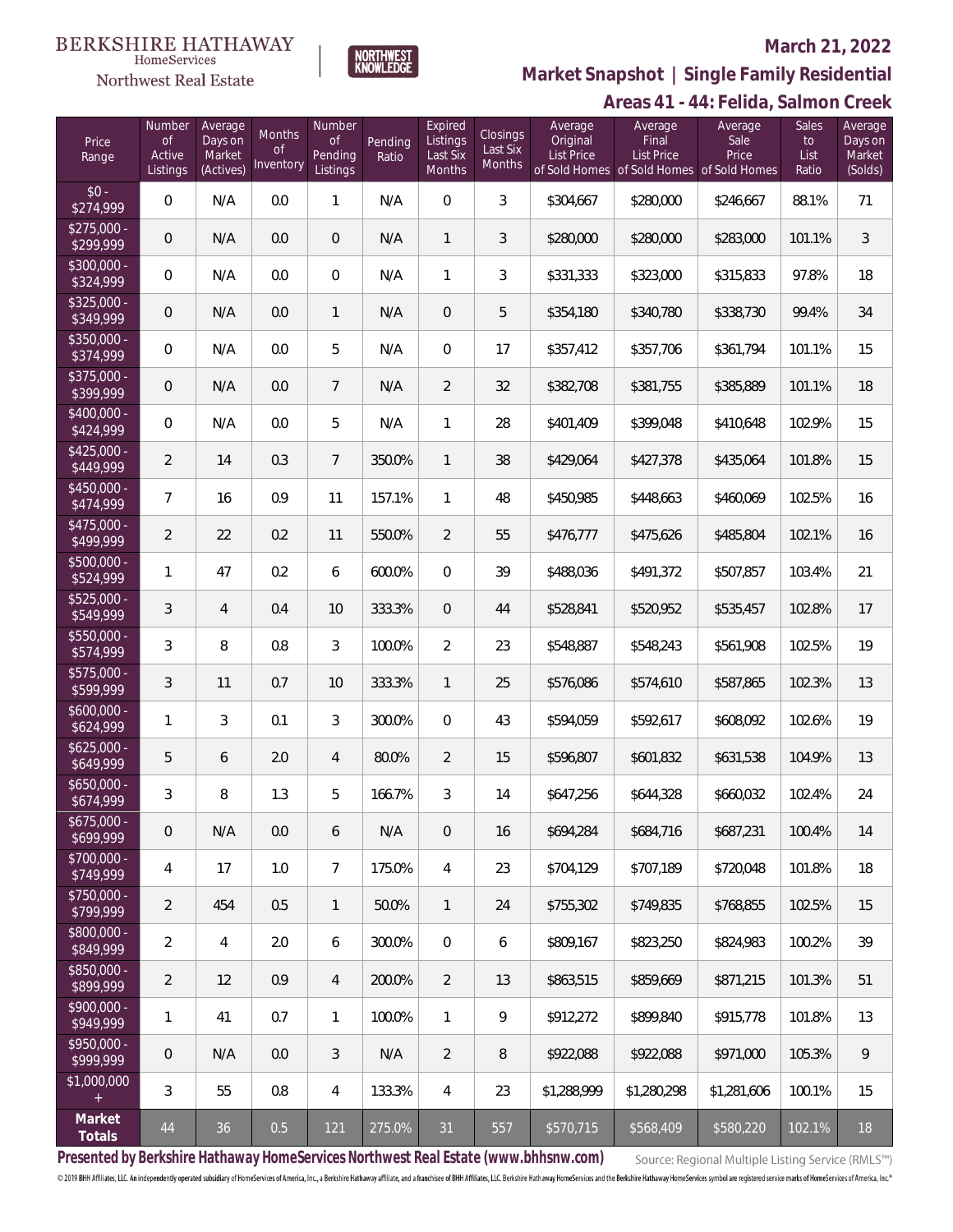## Northwest Real Estate

### **March 21, 2022**



**Market Snapshot | Single Family Residential**

# **Areas 50 - 52: Ridgefield**

| Price<br>Range                                  | Number<br><b>of</b><br>Active<br>Listings | Average<br>Days on<br>Market<br>(Actives) | Months<br><b>of</b><br>Inventory | Number<br><b>of</b><br>Pending<br>Listings | Pending<br>Ratio | Expired<br>Listings<br>Last Six<br>Months | <b>Closings</b><br>Last Six<br>Months | Average<br>Original<br><b>List Price</b> | Average<br>Final<br><b>List Price</b><br>of Sold Homes of Sold Homes of Sold Homes | Average<br>Sale<br>Price | Sales<br>to<br>List<br>Ratio | Average<br>Days on<br>Market<br>(Solds) |
|-------------------------------------------------|-------------------------------------------|-------------------------------------------|----------------------------------|--------------------------------------------|------------------|-------------------------------------------|---------------------------------------|------------------------------------------|------------------------------------------------------------------------------------|--------------------------|------------------------------|-----------------------------------------|
| $$0 -$<br>\$299,999                             | 0                                         | N/A                                       | N/A                              | 1                                          | N/A              | $\overline{0}$                            | $\overline{0}$                        | N/A                                      | N/A                                                                                | N/A                      | N/A                          | N/A                                     |
| $$300,000 -$<br>\$324,999                       | $\mathbf 0$                               | N/A                                       | 0.0                              | $\overline{0}$                             | N/A              | $\mathbf{0}$                              | $\mathbf{1}$                          | \$319,000                                | \$299,000                                                                          | \$300,000                | 100.3%                       | 25                                      |
| $$325,000 -$<br>\$349,999                       | $\mathbf{0}$                              | N/A                                       | 0.0                              | $\overline{2}$                             | N/A              | $\overline{0}$                            | 1                                     | \$325,000                                | \$325,000                                                                          | \$332,863                | 102.4%                       | $\overline{7}$                          |
| $$350,000 -$<br>\$374,999                       | $\mathbf 0$                               | N/A                                       | 0.0                              | $\overline{0}$                             | N/A              | $\overline{0}$                            | 3                                     | \$427,933                                | \$364,267                                                                          | \$366,967                | 100.7%                       | 13                                      |
| $$375,000 -$<br>\$399,999                       | $\overline{0}$                            | N/A                                       | 0.0                              | 5                                          | N/A              | $\overline{0}$                            | 20                                    | \$440.990                                | \$391,360                                                                          | \$391,301                | 100.0%                       | 14                                      |
| $$400,000 -$<br>\$424,999                       | $\mathbf 0$                               | N/A                                       | 0.0                              | 15                                         | N/A              | $\mathbf{1}$                              | 24                                    | \$426,592                                | \$413,279                                                                          | \$412,585                | 99.8%                        | $\, 8$                                  |
| $$425,000 -$<br>\$449,999                       | $\overline{0}$                            | N/A                                       | 0.0                              | 14                                         | N/A              | $\mathbf{1}$                              | 27                                    | \$432,161                                | \$430,442                                                                          | \$435,774                | 101.2%                       | 14                                      |
| $$450,000 -$<br>\$474,999                       | 3                                         | $\overline{4}$                            | 0.6                              | 13                                         | 433.3%           | $\overline{0}$                            | 31                                    | \$457,706                                | \$459,909                                                                          | \$461,182                | 100.3%                       | 18                                      |
| $$475,000 -$<br>\$499,999                       | $\overline{4}$                            | 29                                        | 0.7                              | 14                                         | 350.0%           | $\Omega$                                  | 36                                    | \$467,632                                | \$484,028                                                                          | \$485,863                | 100.4%                       | 30                                      |
| \$500,000 -<br>\$524,999                        | 1                                         | $\overline{4}$                            | 0.2                              | 3                                          | 300.0%           | $\mathbf{1}$                              | 34                                    | \$483,904                                | \$504,618                                                                          | \$512,371                | 101.5%                       | 28                                      |
| $$525,000 -$<br>\$549,999                       | $\overline{4}$                            | 40                                        | 0.6                              | 5                                          | 125.0%           | $\Omega$                                  | 38                                    | \$512,512                                | \$533,747                                                                          | \$535,766                | 100.4%                       | 24                                      |
| \$550,000 -<br>\$574,999                        | 9                                         | 27                                        | 1.7                              | $7^{\circ}$                                | 77.8%            | $\overline{2}$                            | 32                                    | \$548,743                                | \$559,586                                                                          | \$560,871                | 100.2%                       | 15                                      |
| $$575,000 -$<br>\$599,999                       | 6                                         | 43                                        | 1.2                              | 10                                         | 166.7%           | $\overline{2}$                            | 31                                    | \$571,928                                | \$582,262                                                                          | \$586,675                | 100.8%                       | 14                                      |
| $$600,000 -$<br>\$624,999                       | $\overline{2}$                            | 27                                        | 0.4                              | 14                                         | 700.0%           | $\overline{3}$                            | 33                                    | \$589,080                                | \$601,396                                                                          | \$608,553                | 101.2%                       | 14                                      |
| $$625,000 -$<br>\$649,999                       | 6                                         | 23                                        | 1.4                              | $\overline{7}$                             | 116.7%           | $\Omega$                                  | 26                                    | \$614,547                                | \$629,175                                                                          | \$634,565                | 100.9%                       | 21                                      |
| $$650,000 -$<br>\$674,999                       | $\overline{0}$                            | N/A                                       | 0.0                              | 8                                          | N/A              | $\overline{4}$                            | 17                                    | \$645,813                                | \$657,888                                                                          | \$658,936                | 100.2%                       | 17                                      |
| $$675,000 -$<br>\$699,999                       | 1                                         | 98                                        | 0.4                              | $\overline{7}$                             | 700.0%           | 3                                         | 15                                    | \$678,114                                | \$687,680                                                                          | \$686,893                | 99.9%                        | 18                                      |
| \$700,000 -<br>\$749,999                        | 4                                         | 109                                       | 0.8                              | 11                                         | 275.0%           | 1                                         | 32                                    | \$709,718                                | \$716,937                                                                          | \$720,336                | 100.5%                       | 24                                      |
| \$750,000 -<br>\$799,999                        | 3                                         | 9                                         | 0.6                              | 9                                          | 300.0%           | $\mathbf 0$                               | 32                                    | \$751,176                                | \$766,576                                                                          | \$769,825                | 100.4%                       | 26                                      |
| \$800,000 -<br>\$849,999                        | 1                                         | 13                                        | 0.4                              | 10                                         | 1,000.0%         | $\mathbf{1}$                              | 14                                    | \$837,008                                | \$828,865                                                                          | \$828,114                | 99.9%                        | 24                                      |
| \$850,000 -<br>\$899,999                        | 0                                         | N/A                                       | 0.0                              | 13                                         | N/A              | $\mathbf 0$                               | 9                                     | \$872,230                                | \$867,929                                                                          | \$864,040                | 99.6%                        | 25                                      |
| \$900,000 -<br>\$999,999                        | $\overline{2}$                            | 42                                        | 0.9                              | 9                                          | 450.0%           | $\mathbf{1}$                              | 14                                    | \$973,350                                | \$943,343                                                                          | \$939,779                | 99.6%                        | 42                                      |
| $$1,000,000 -$<br>\$1,249,999                   | $\overline{2}$                            | 109                                       | 0.9                              | 10                                         | 500.0%           | 3                                         | 14                                    | \$1,163,414                              | \$1,137,629                                                                        | \$1,117,779              | 98.3%                        | 38                                      |
| $$1,250,000 -$<br>\$1,499,999                   | $\overline{2}$                            | 68                                        | 1.7                              | 5                                          | 250.0%           | 3                                         | $\overline{7}$                        | \$1,383,343                              | \$1,343,429                                                                        | \$1,331,429              | 99.1%                        | 68                                      |
| \$1,500,000<br>$\begin{array}{c} + \end{array}$ | $\mathfrak{Z}$                            | 120                                       | 2.3                              | 6                                          | 200.0%           | $\mathbf 0$                               | 8                                     | \$2,357,500                              | \$2,361,250                                                                        | \$2,265,125              | 95.9%                        | 34                                      |
| Market<br>Totals                                | 53                                        | 44                                        | 0.6                              | 198                                        | 373.6%           | 26                                        | 499                                   | \$633,745                                | \$637,640                                                                          | \$637,912                | 100.0%                       | 22                                      |

**Presented by Berkshire Hathaway HomeServices Northwest Real Estate (www.bhhsnw.com)**

Source: Regional Multiple Listing Service (RMLS™)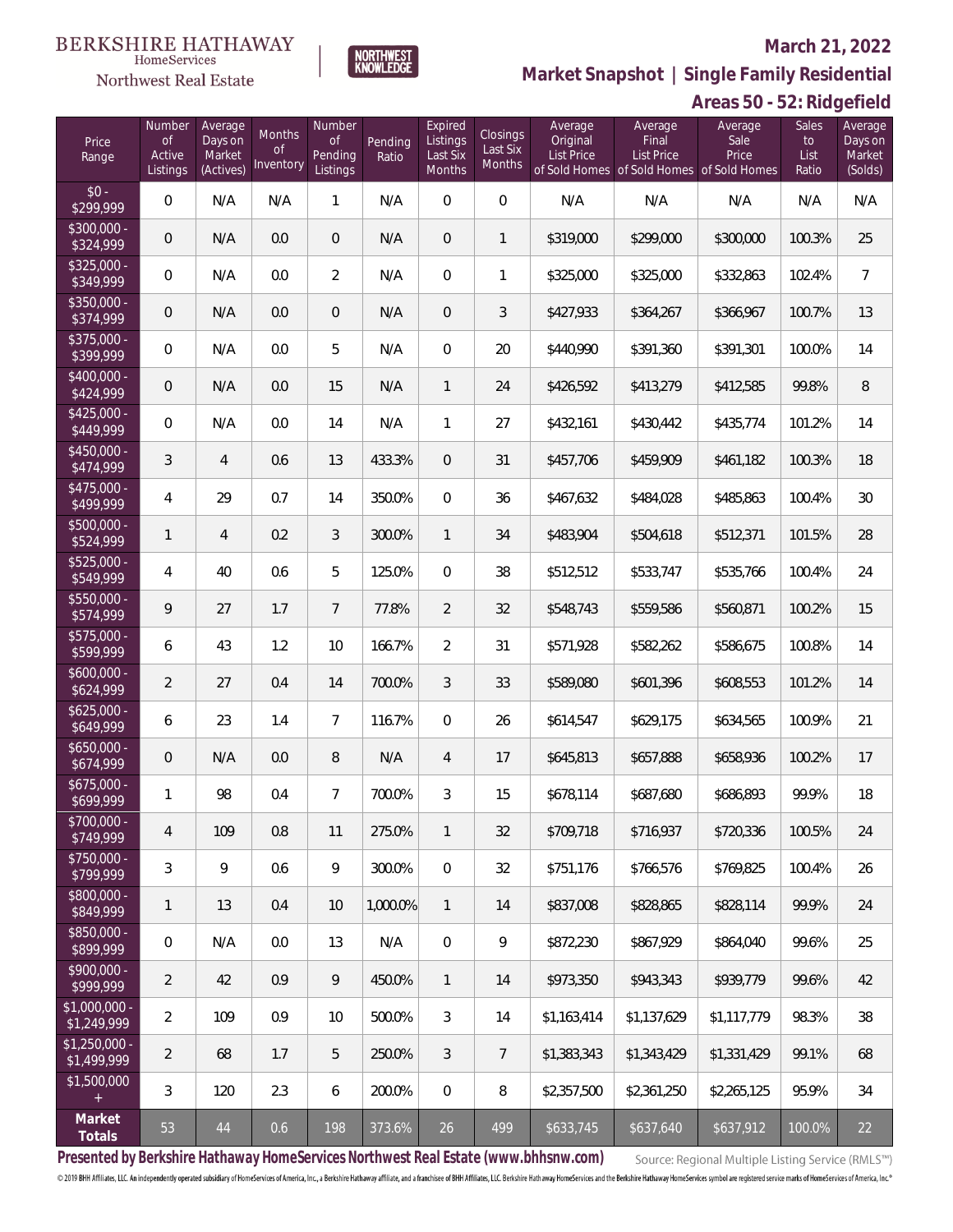# $\begin{array}{llll} \texttt{BERKSHIRE} \texttt{ HATHAWAY} \\ \texttt{\tiny HomeServices} \end{array}$

### Northwest Real Estate

### **March 21, 2022**



| Area 61: Battle Ground |
|------------------------|
|------------------------|

| Price<br>Range            | Number<br><b>of</b><br>Active<br>Listings | Average<br>Days on<br>Market<br>(Actives) | Months<br>of<br>Inventory | Number<br>of<br>Pending<br>Listings | Pending<br>Ratio | Expired<br>Listings<br>Last Six<br>Months | Closings<br>Last Six<br>Months | Average<br>Original<br>List Price | Average<br>Final<br><b>List Price</b> | Average<br>Sale<br>Price<br>of Sold Homes of Sold Homes of Sold Homes | Sales<br>to<br>List<br>Ratio | Average<br>Days on<br>Market<br>(Solds) |
|---------------------------|-------------------------------------------|-------------------------------------------|---------------------------|-------------------------------------|------------------|-------------------------------------------|--------------------------------|-----------------------------------|---------------------------------------|-----------------------------------------------------------------------|------------------------------|-----------------------------------------|
| $$0 -$<br>\$274,999       | $\overline{0}$                            | N/A                                       | N/A                       | $\overline{0}$                      | N/A              | $\mathbf 0$                               | $\overline{0}$                 | N/A                               | N/A                                   | N/A                                                                   | N/A                          | N/A                                     |
| $$275,000 -$<br>\$299,999 | $\mathbf 0$                               | N/A                                       | 0.0                       | $\overline{0}$                      | N/A              | $\overline{0}$                            | 1                              | \$350,000                         | \$350,000                             | \$275,000                                                             | 78.6%                        | $\overline{4}$                          |
| $$300,000 -$<br>\$324,999 | 1                                         | 151                                       | 2.0                       | $\mathbf{1}$                        | 100.0%           | $\overline{0}$                            | 3                              | \$296,633                         | \$296,633                             | \$312,833                                                             | 105.5%                       | 8                                       |
| $$325,000 -$<br>\$349,999 | $\mathbf 0$                               | N/A                                       | 0.0                       | $\overline{2}$                      | N/A              | $\overline{0}$                            | 9                              | \$336,033                         | \$336,033                             | \$336,589                                                             | 100.2%                       | 34                                      |
| $$350,000 -$<br>\$374,999 | $\overline{0}$                            | N/A                                       | 0.0                       | $\mathbf{1}$                        | N/A              | $\mathbf{1}$                              | 8                              | \$377,213                         | \$357,213                             | \$362,600                                                             | 101.5%                       | 12                                      |
| $$375,000 -$<br>\$399,999 | 1                                         | 24                                        | 0.2                       | $\overline{2}$                      | 200.0%           | $\overline{0}$                            | 31                             | \$392,160                         | \$385,289                             | \$389,924                                                             | 101.2%                       | 17                                      |
| $$400,000 -$<br>\$424,999 | $\mathfrak{Z}$                            | 8                                         | 0.5                       | 4                                   | 133.3%           | $\Omega$                                  | 33                             | \$407,202                         | \$403,930                             | \$411,255                                                             | 101.8%                       | 14                                      |
| $$425,000 -$<br>\$449,999 | $\mathbf 0$                               | N/A                                       | 0.0                       | 11                                  | N/A              | $\mathbf{1}$                              | 39                             | \$430,476                         | \$429,470                             | \$433,571                                                             | 101.0%                       | 15                                      |
| $$450,000 -$<br>\$474,999 | $\mathfrak{Z}$                            | 9                                         | 0.6                       | 6                                   | 200.0%           | $\Omega$                                  | 28                             | \$454,396                         | \$449,164                             | \$459,214                                                             | 102.2%                       | 16                                      |
| $$475,000 -$<br>\$499,999 | 1                                         | $\overline{2}$                            | 0.2                       | 6                                   | 600.0%           | $\mathbf{1}$                              | 26                             | \$478,819                         | \$477,980                             | \$487,983                                                             | 102.1%                       | 8                                       |
| $$500.000 -$<br>\$524,999 | $\overline{0}$                            | N/A                                       | 0.0                       | 3                                   | N/A              | $\Omega$                                  | 34                             | \$504,984                         | \$500,945                             | \$510,187                                                             | 101.8%                       | 23                                      |
| $$525,000 -$<br>\$549,999 | 6                                         | 84                                        | 1.0                       | 16                                  | 266.7%           | $\overline{0}$                            | 35                             | \$527,977                         | \$528,270                             | \$535,871                                                             | 101.4%                       | 40                                      |
| \$550,000 -<br>\$574,999  | $\mathfrak{Z}$                            | 70                                        | 1.3                       | 10                                  | 333.3%           | $\Omega$                                  | 14                             | \$545,294                         | \$553,912                             | \$562,666                                                             | 101.6%                       | 23                                      |
| $$575,000 -$<br>\$599,999 | 6                                         | 49                                        | 1.5                       | 21                                  | 350.0%           | $\overline{2}$                            | 24                             | \$592,864                         | \$585,814                             | \$589,238                                                             | 100.6%                       | 68                                      |
| $$600,000 -$<br>\$624,999 | 9                                         | 65                                        | 3.6                       | 11                                  | 122.2%           | $\overline{2}$                            | 15                             | \$600,311                         | \$610,884                             | \$615,146                                                             | 100.7%                       | 26                                      |
| $$625,000 -$<br>\$649,999 | 5                                         | 90                                        | 4.3                       | 6                                   | 120.0%           | $\overline{0}$                            | $\overline{7}$                 | \$628,671                         | \$633,690                             | \$640,877                                                             | 101.1%                       | 20                                      |
| $$650,000 -$<br>\$674,999 | 3                                         | 61                                        | 2.6                       | 4                                   | 133.3%           | $\overline{0}$                            | $\overline{7}$                 | \$655,686                         | \$658,387                             | \$658,402                                                             | 100.0%                       | 122                                     |
| $$675,000 -$<br>\$699,999 | 4                                         | 37                                        | 1.6                       | 3                                   | 75.0%            | $\mathbf 0$                               | 15                             | \$672,810                         | \$678,742                             | \$689,389                                                             | 101.6%                       | 39                                      |
| \$700,000 -<br>\$749,999  | $\overline{2}$                            | 45                                        | 0.9                       | $7\overline{ }$                     | 350.0%           | $\mathbf{1}$                              | 14                             | \$703,100                         | \$706,006                             | \$720,560                                                             | 102.1%                       | 46                                      |
| \$750,000 -<br>\$799,999  | 1                                         | 10                                        | 0.5                       | $\overline{0}$                      | 0.0%             | $\mathbf{0}$                              | 13                             | \$754,261                         | \$774,927                             | \$774,648                                                             | 100.0%                       | 47                                      |
| \$800,000 -<br>\$849,999  | $\overline{2}$                            | 89                                        | 6.0                       | 3                                   | 150.0%           | $\mathbf{0}$                              | $\overline{2}$                 | \$788,950                         | \$788,950                             | \$823,800                                                             | 104.4%                       | 5                                       |
| \$850,000 -<br>\$899,999  | $\mathbf 0$                               | N/A                                       | 0.0                       | $\mathbf{1}$                        | N/A              | $\mathbf{0}$                              | $7\phantom{.}$                 | \$856,129                         | \$835,843                             | \$872,200                                                             | 104.3%                       | 29                                      |
| \$900,000 -<br>\$949,999  | 0                                         | N/A                                       | 0.0                       | 3                                   | N/A              | $\mathbf{0}$                              | 6                              | \$930,067                         | \$893,800                             | \$927,443                                                             | 103.8%                       | 37                                      |
| \$950,000 -<br>\$999,999  | 1                                         | 18                                        | 1.5                       | $\mathbf{1}$                        | 100.0%           | $\mathbf{1}$                              | $\overline{4}$                 | \$1,036,000                       | \$964,750                             | \$976,000                                                             | 101.2%                       | 80                                      |
| \$1,000,000<br>$^{+}$     | 5                                         | 127                                       | 1.4                       | 10                                  | 200.0%           | 3                                         | 22                             | \$1,417,526                       | \$1,368,809                           | \$1,330,421                                                           | 97.2%                        | 44                                      |
| Market<br>Totals          | 56                                        | 63                                        | $0.8\,$                   | 132                                 | 235.7%           | 12                                        | 397                            | \$575,733                         | \$570,771                             | \$576,047                                                             | 100.9%                       | $30\,$                                  |

NORTHWEST<br>KNOWLFDGF

**Presented by Berkshire Hathaway HomeServices Northwest Real Estate (www.bhhsnw.com)**

Source: Regional Multiple Listing Service (RMLS™)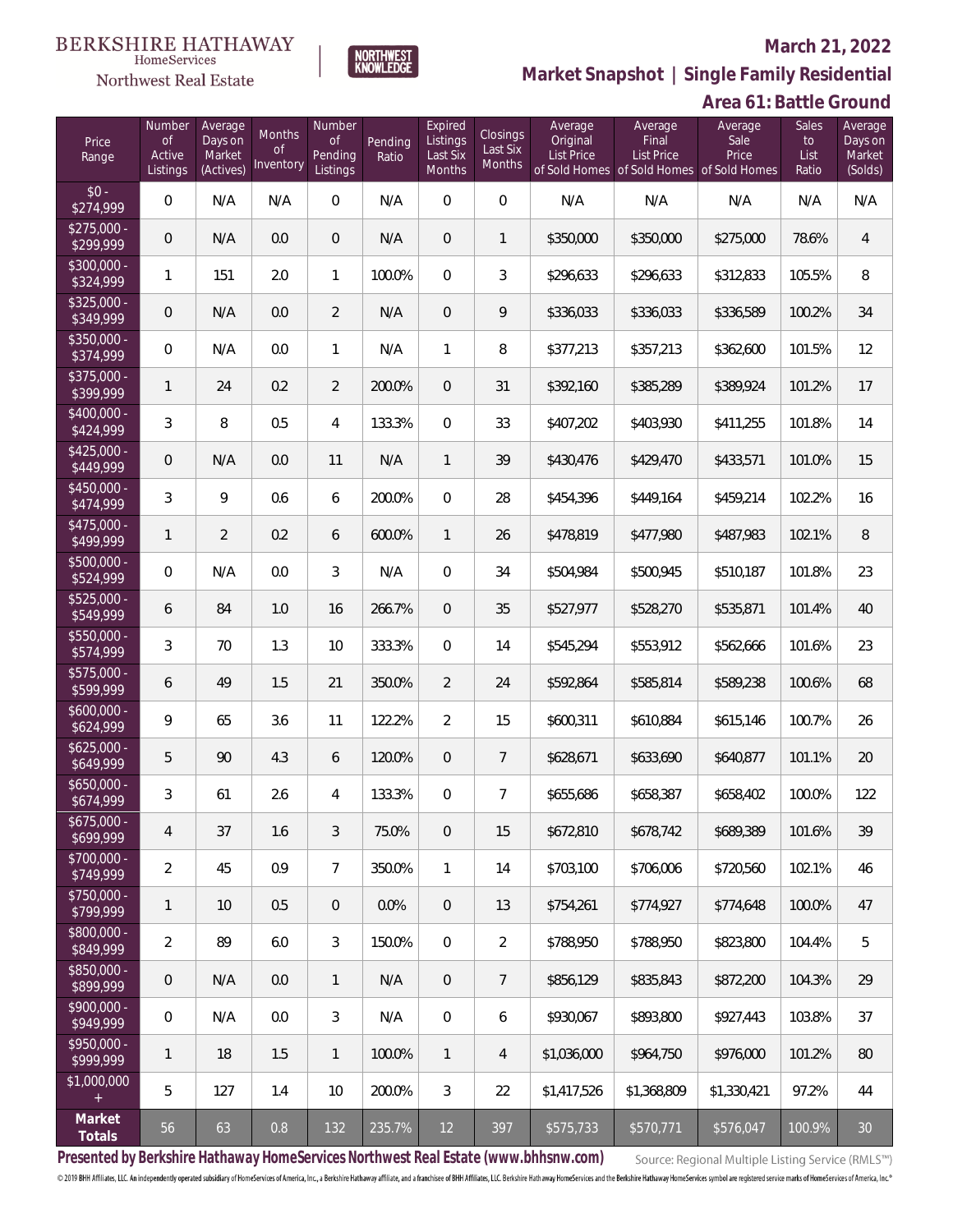# Northwest Real Estate



### **March 21, 2022**

**Area 62: Brush Prairie, Hockinson Market Snapshot | Single Family Residential**

| Price<br>Range                | Number<br><b>of</b><br>Active<br>Listings | Average<br>Days on<br>Market<br>(Actives) | Months<br><sub>of</sub><br>Inventory | Number<br><b>of</b><br><b>Pending</b><br>Listings | Pending<br>Ratio | Expired<br>Listings<br>Last Six<br>Months | Closings<br>Last Six<br><b>Months</b> | Average<br>Original<br><b>List Price</b> | Average<br>Final<br>List Price<br>of Sold Homes of Sold Homes of Sold Homes | Average<br>Sale<br>Price | Sales<br>to<br>List<br>Ratio | Average<br>Days on<br>Market<br>(Solds) |
|-------------------------------|-------------------------------------------|-------------------------------------------|--------------------------------------|---------------------------------------------------|------------------|-------------------------------------------|---------------------------------------|------------------------------------------|-----------------------------------------------------------------------------|--------------------------|------------------------------|-----------------------------------------|
| $$0 -$<br>\$274,999           | $\mathsf{O}\xspace$                       | N/A                                       | N/A                                  | $\mathbf 0$                                       | N/A              | $\mathbf 0$                               | $\mathbf 0$                           | N/A                                      | N/A                                                                         | N/A                      | N/A                          | N/A                                     |
| $$275,000 -$<br>\$299,999     | $\mathbf 0$                               | N/A                                       | N/A                                  | $\mathbf 0$                                       | N/A              | 0                                         | $\mathsf{O}\xspace$                   | N/A                                      | N/A                                                                         | N/A                      | N/A                          | N/A                                     |
| \$300,000 -<br>\$324,999      | $\mathbf 0$                               | N/A                                       | 0.0                                  | $\mathbf 0$                                       | N/A              | $\overline{0}$                            | 1                                     | \$325,000                                | \$325,000                                                                   | \$300,000                | 92.3%                        | $\overline{2}$                          |
| \$325,000 -<br>\$349,999      | $\theta$                                  | N/A                                       | 0.0                                  | $\mathbf 0$                                       | N/A              | 0                                         | $\mathbf{1}$                          | \$319,900                                | \$319,900                                                                   | \$330,000                | 103.2%                       | 5                                       |
| \$350,000 -<br>\$374,999      | $\mathbf 0$                               | N/A                                       | 0.0                                  | $\mathbf 0$                                       | N/A              | $\overline{0}$                            | $\overline{7}$                        | \$367,029                                | \$362,600                                                                   | \$362,400                | 99.9%                        | 9                                       |
| \$375,000 -<br>\$399,999      | $\mathbf 0$                               | N/A                                       | 0.0                                  | $\overline{4}$                                    | N/A              | 0                                         | 20                                    | \$389,075                                | \$385,240                                                                   | \$387,120                | 100.5%                       | 36                                      |
| $$400,000 -$<br>\$424,999     | $\mathbf{1}$                              | 4                                         | 0.2                                  | 12                                                | 1,200.0%         | $\mathbf{1}$                              | 26                                    | \$405,531                                | \$404,646                                                                   | \$411,481                | 101.7%                       | 13                                      |
| $$425,000 -$<br>\$449,999     | $\theta$                                  | N/A                                       | 0.0                                  | 9                                                 | N/A              | $\mathbf{1}$                              | 38                                    | \$452,895                                | \$452,250                                                                   | \$436,805                | 96.6%                        | $\mathsf q$                             |
| $$450,000 -$<br>\$474,999     | $\mathbf{1}$                              | 5                                         | 0.1                                  | 6                                                 | 600.0%           | $\overline{0}$                            | 41                                    | \$479,739                                | \$477,098                                                                   | \$459,676                | 96.3%                        | 18                                      |
| $$475,000 -$<br>\$499,999     | 3                                         | 3                                         | 0.5                                  | 10                                                | 333.3%           | $\mathbf{1}$                              | 33                                    | \$474,572                                | \$476,784                                                                   | \$486,842                | 102.1%                       | 18                                      |
| \$500,000 -<br>\$524,999      | $\mathbf{1}$                              | $\overline{4}$                            | 0.1                                  | 11                                                | 1,100.0%         | $\mathbf{1}$                              | 46                                    | \$498,274                                | \$498,185                                                                   | \$511,198                | 102.6%                       | 17                                      |
| $$525,000 -$<br>\$549,999     | $\theta$                                  | N/A                                       | 0.0                                  | 29                                                | N/A              | $\overline{2}$                            | 47                                    | \$512,014                                | \$521,856                                                                   | \$537,084                | 102.9%                       | 32                                      |
| \$550,000 -<br>\$574,999      | $\overline{2}$                            | 28                                        | 0.3                                  | 19                                                | 950.0%           | $\overline{2}$                            | 40                                    | \$547,755                                | \$548,393                                                                   | \$561,520                | 102.4%                       | 13                                      |
| $$575,000 -$<br>\$599,999     | 6                                         | 6                                         | 1.0                                  | 17                                                | 283.3%           | $\overline{4}$                            | 36                                    | \$577,203                                | \$579,411                                                                   | \$584,859                | 100.9%                       | 18                                      |
| $$600.000 -$<br>\$624,999     | 3                                         | 19                                        | 0.8                                  | 9                                                 | 300.0%           | $\mathbf{0}$                              | 24                                    | \$581,458                                | \$596,146                                                                   | \$613,735                | 103.0%                       | 38                                      |
| $$625,000 -$<br>\$649,999     | 6                                         | 28                                        | 2.4                                  | 15                                                | 250.0%           | 3                                         | 15                                    | \$606,113                                | \$605,548                                                                   | \$634,215                | 104.7%                       | 13                                      |
| \$650,000 -<br>\$674,999      | 3                                         | 44                                        | 1.4                                  | 6                                                 | 200.0%           | 2                                         | 13                                    | \$654,385                                | \$653,769                                                                   | \$661,556                | 101.2%                       | 29                                      |
| $$675,000 -$<br>\$699,999     | 5                                         | 92                                        | 1.6                                  | 6                                                 | 120.0%           | 3                                         | 19                                    | \$694.197                                | \$687,676                                                                   | \$688,887                | 100.2%                       | 16                                      |
| \$700,000 -<br>\$749,999      | 3                                         | 39                                        | 0.9                                  | 9                                                 | 300.0%           | $\overline{2}$                            | 19                                    | \$717,963                                | \$707.884                                                                   | \$719,645                | 101.7%                       | 18                                      |
| \$750,000 -<br>\$799,999      | 6                                         | 75                                        | 3.6                                  | 11                                                | 183.3%           | 5                                         | 10                                    | \$726,210                                | \$745,476                                                                   | \$765.166                | 102.6%                       | 13                                      |
| \$800,000 -<br>\$849,999      | 1                                         | 137                                       | 1.5                                  | 14                                                | 1,400.0%         | $\mathbf{0}$                              | 4                                     | \$813,475                                | \$810,975                                                                   | \$816,250                | 100.7%                       | 26                                      |
| \$850,000 -<br>\$899,999      | $\mathbf{1}$                              | 3                                         | 0.9                                  | 13                                                | 1,300.0%         | $\mathbf{1}$                              | $\overline{7}$                        | \$849,114                                | \$844.829                                                                   | \$863,571                | 102.2%                       | 10                                      |
| \$900,000 -<br>\$999,999      | 3                                         | 154                                       | 2.0                                  | $\overline{2}$                                    | 66.7%            | $\mathbf{1}$                              | 9                                     | \$949,133                                | \$927,467                                                                   | \$958,056                | 103.3%                       | 21                                      |
| $$1,000,000$ -<br>\$1,249,999 | $\mathbf{1}$                              | 26                                        | 0.8                                  | $\mathbf{1}$                                      | 100.0%           | $\mathbf{1}$                              | 8                                     | \$1,152,463                              | \$1,103,088                                                                 | \$1,074,899              | 97.4%                        | 60                                      |
| \$1,250,000                   | $\overline{7}$                            | 50                                        | 3.5                                  | 3                                                 | 42.9%            | $\overline{2}$                            | 12                                    | \$1,887,158                              | \$1,903,200                                                                 | \$1,856,958              | 97.6%                        | 130                                     |
| Market<br>Totals              | 53                                        | 47                                        | 0.7                                  | 206                                               | 388.7%           | 32                                        | 476                                   | \$586,148                                | \$586,461                                                                   | \$591,312                | 100.8%                       | 23                                      |

**Presented by Berkshire Hathaway HomeServices Northwest Real Estate (www.bhhsnw.com)**

Source: Regional Multiple Listing Service (RMLS™)